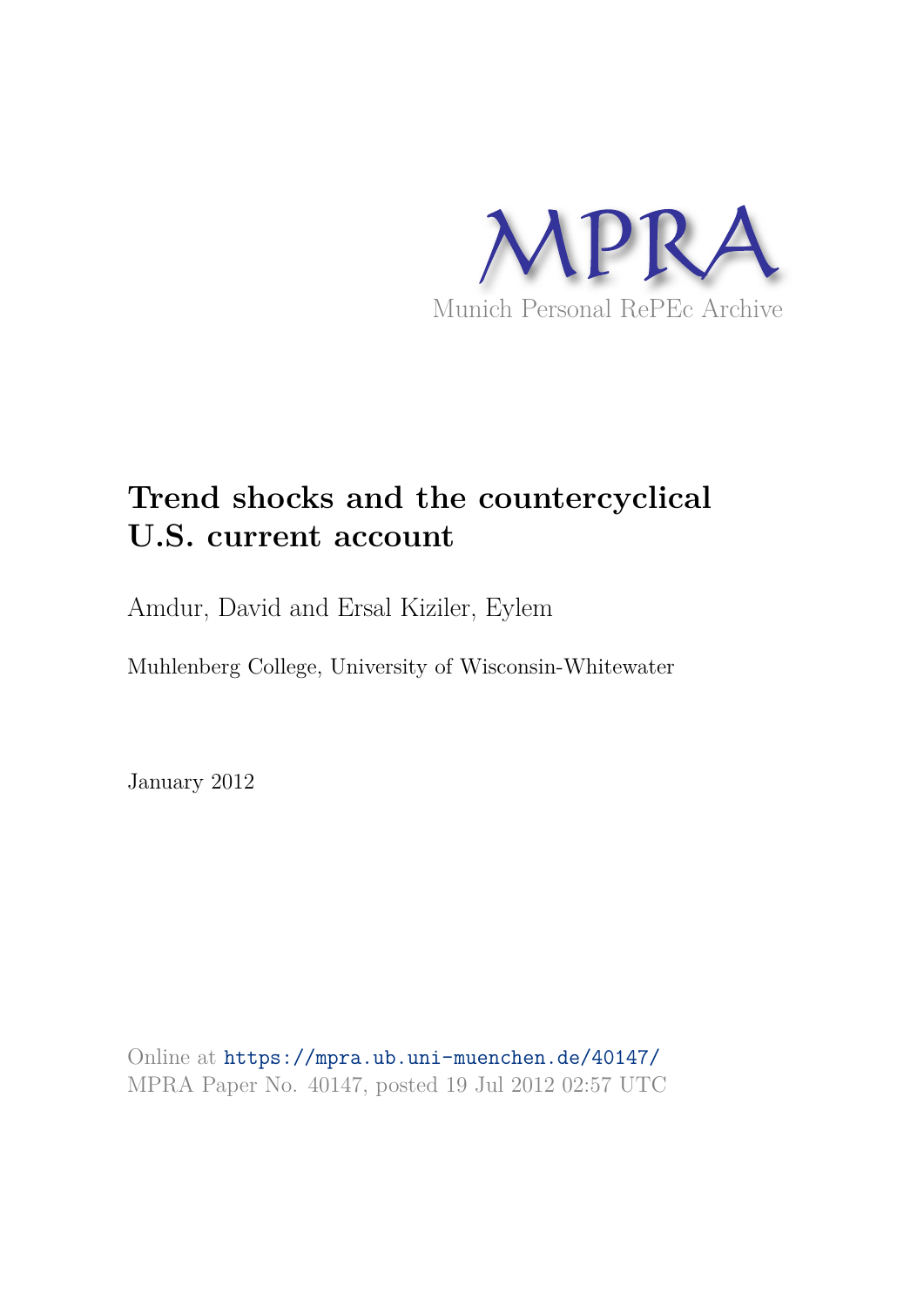# Trend Shocks and the Countercyclical U.S. Current Account<sup>∗</sup>

David Amdur Muhlenberg College†

Eylem Ersal Kiziler University of Wisconsin-Whitewater‡

This Version: January 2012

#### Abstract

From 1960–2009, the U.S. current account balance has tended to decline during expansions and improve in recessions. We argue that trend shocks to productivity can help explain the countercyclical U.S. current account. Our framework is a two-country, two-good real business cycle (RBC) model in which cross-border asset trade is limited to an international bond. We identify trend and transitory shocks to U.S. productivity using generalized method of moments (GMM) estimation. The specification that best matches the data assigns a large role to trend shocks. The estimated model generates a countercyclical current account without excessive consumption volatility.

*JEL Classification*: E21, E32, F32, F41

*Keywords*: Current account, trend shocks, business cycles, open economy macroeconomics, DSGE models, GMM estimation

<sup>∗</sup>The authors would like to thank Ha Nguyen, Yamin Ahmad, and two anonymous referees for helpful comments. We also received many useful comments on earlier versions of this work from Martin Evans, Dale Henderson, Pedro Gete, Rudolfs Bems, and seminar participants at the Georgetown Center for Economics Research and the Midwest Economics Association. David gratefully acknowledges research funding from Muhlenberg College. Any mistakes are our own.

<sup>†</sup>Corresponding author. Department of Accounting, Business and Economics, 2400 Chew Street, Allentown, PA 18104, USA. Tel: 484-664-3257. E-Mail: damdur@muhlenberg.edu.

<sup>‡</sup>Economics Department, 800 W. Main Street, Whitewater, WI 53190, USA. Tel: 262-472-5586. E-Mail: kizilere@uww.edu.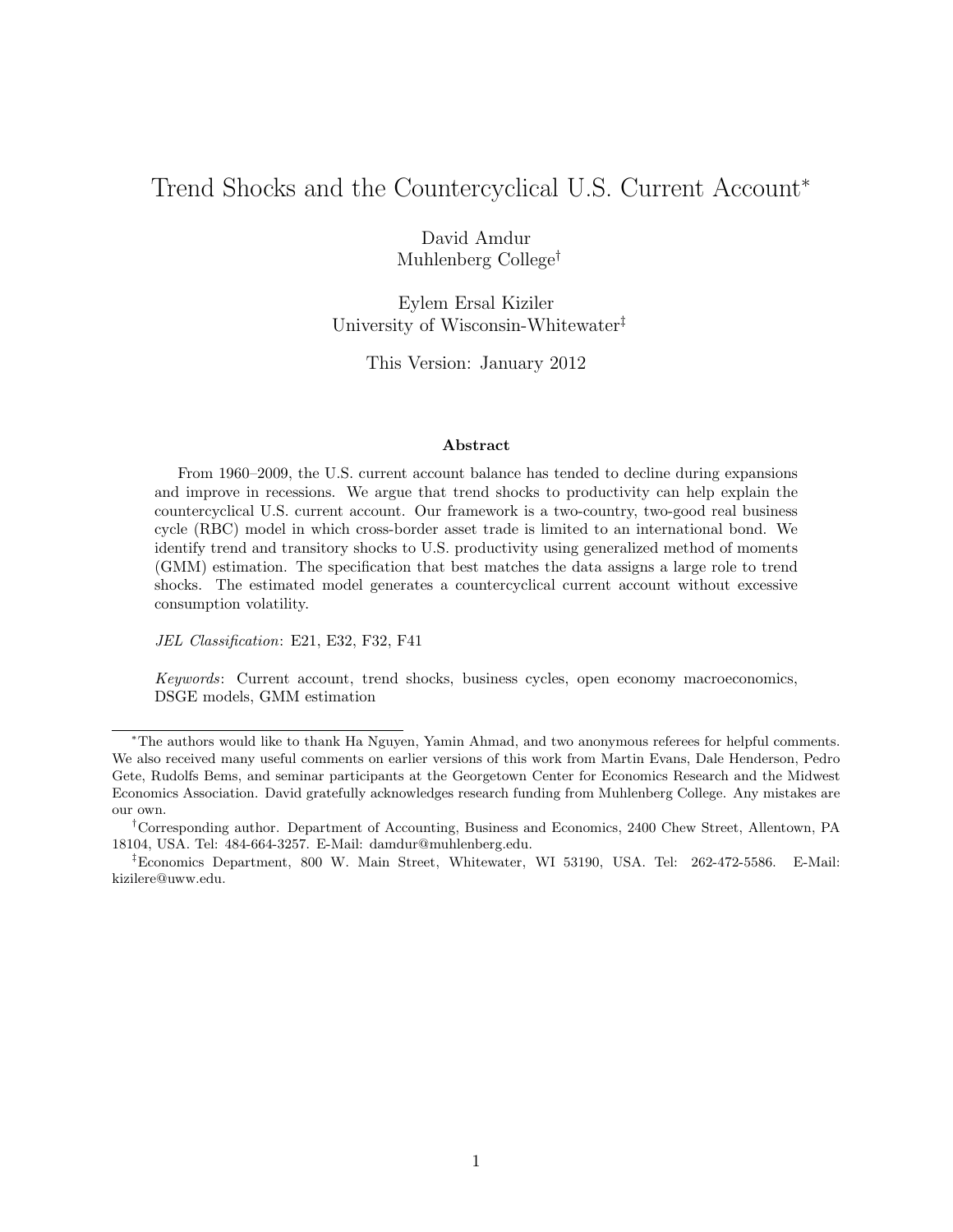## 1 Introduction

From 1960–2009, the U.S. current account balance has been countercyclical: the U.S. borrows more from foreigners when output is growing rapidly, and less in recessions (Figure 1). Recent experience provides a striking illustration. During the expansion of 2001–2006, the U.S. current account deficit grew from 4% to 6% of GDP, prompting widespread concern about "global imbalances." In the aftermath of the financial crisis and subsequent recession, there was a dramatic correction, with the deficit retreating to about 2.7% of GDP in 2009. The graph suggests a broad pattern of current account decline during business cycle expansions and improvement just before and during recessions. This pattern appears particularly striking after 1980.

Table 1 offers quantitative evidence that the U.S. current account is countercyclical. We obtained quarterly data on log U.S. real GDP and the current-account-to-GDP ratio and filtered it in three different ways: with a Hodrick-Prescott filter, a Baxter-King band-pass filter, and a Christiano-Fitzgerald random walk filter.<sup>1</sup> We also analyzed deviations from a linear trend and first differences. Over the time span 1960–2009, the correlation coefficient is negative in all five specifications, and it is significantly different from zero in all except the linear trend. As suggested by Figure 1, the pattern is even stronger over the time period 1980–2009. The negative correlation coefficient over this time span is significantly different from zero in all five specifications. We conclude that the U.S. current account is countercyclical.

Countercyclical current account balances are often associated with emerging economies. Aguiar and Gopinath (2007) document that, on average, external balances are more strongly countercyclical in emerging countries than in small open developed economies. They successfully reproduce this pattern in a small open economy model with stochastic shocks to the trend growth rate of productivity. The key insight comes from the permanent income hypothesis: a positive shock to trend growth raises permanent income by more than current income. Domestic households respond optimally by borrowing against higher expected future income, opening up a current account deficit. In contrast, a positive transitory shock raises current income by more than permanent income, prompting households to save. Depending on the strength of the investment response, a transitory

<sup>&</sup>lt;sup>1</sup>We set the smoothing parameter of the Hodrick-Prescott filter to 1600. The Baxter-King and Christiano-Fitzgerald filters were set to preserve components of the data with period between 6 and 32 quarters. These values are standard in the business cycle literature.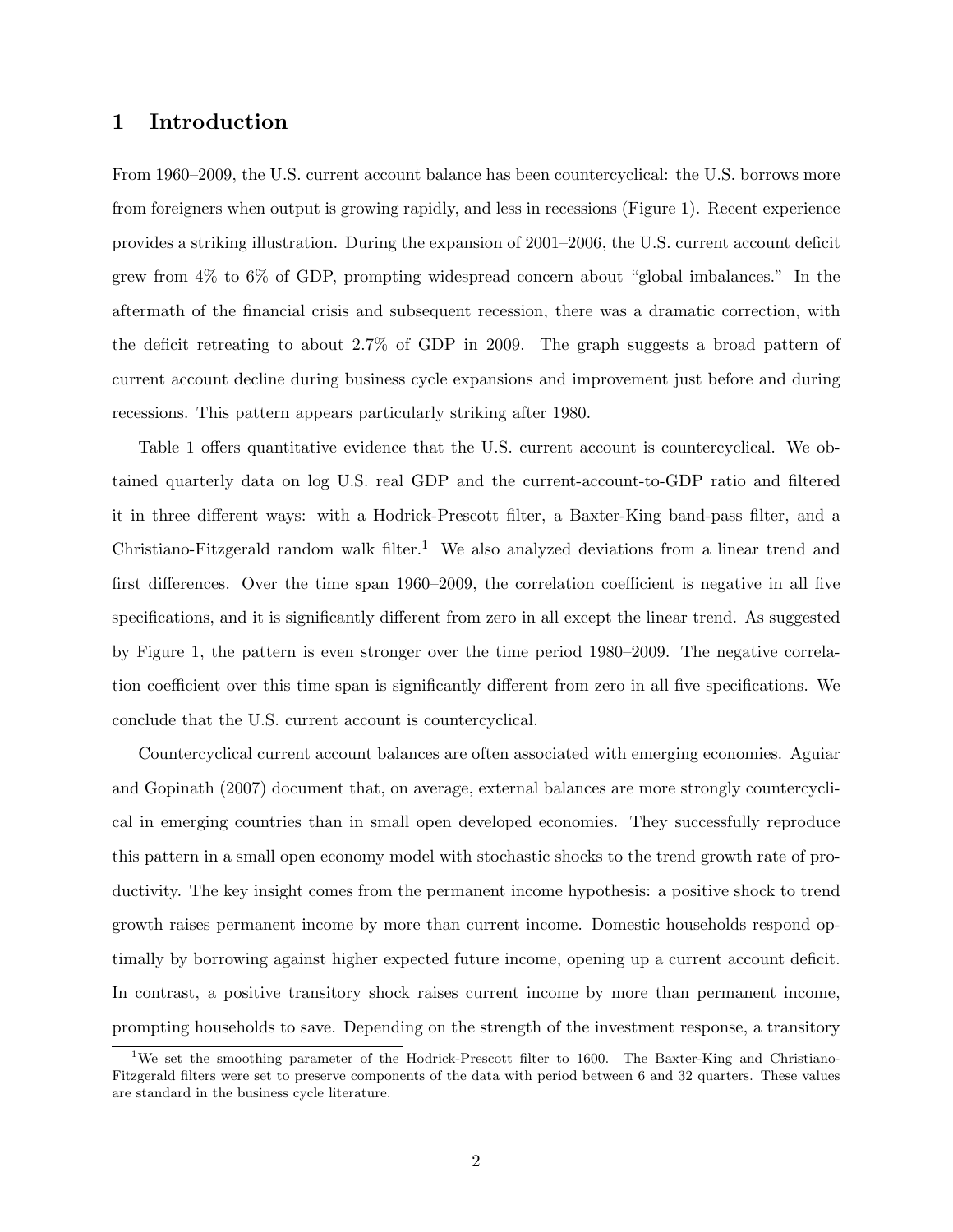

Figure 1: U.S. current account balance as a share of GDP, and U.S. real GDP growth rate. Shaded bars are NBER recessions. Source: BEA.

shock causes either a smaller current account deficit or a current account surplus. The story is then that emerging economies face relatively more volatile trend shocks than developed countries do, which makes their trade and current account balances more countercyclical.

We argue that trend shocks are more important for the U.S. than received wisdom might suggest. Our framework is a two-country DSGE model with perfectly observable trend and transitory shocks to productivity. We estimate the model using quarterly data from 1960–2009. The specification that best matches the data assigns a large role to trend shocks. The estimated model successfully generates a countercyclical (traditional) current account balance.<sup>2</sup> Moreover, the model does so without generating excessive consumption volatility – a feature of emerging markets that is not shared by the U.S. We conclude that trend shocks to productivity are a plausible driver of the countercyclical U.S. current account.

Our findings do not preclude a role for investment in explaining U.S. current account dynamics. Clearly U.S. investment increases in booms and falls in recessions. Holding national saving constant, the investment response alone would make the current account countercyclical. However, national saving is *not* constant over the business cycle. In particular, private consumption is procyclical.

 $2$ It is well established in the literature that valuation effects – fluctuations in the market value of a country's gross assets and liabilities – can be significant drivers of net foreign assets, over and above the contribution of the traditional current account. See, e.g., Lane and Milesi-Ferretti (2005), Lane and Milesi-Ferretti (2007), and Gourinchas and Rey (2007). However, this paper is concerned with the flow of net external borrowing, not the market value of the U.S. portfolio. We therefore abstract from valuation effects and concentrate on the traditional U.S. current account.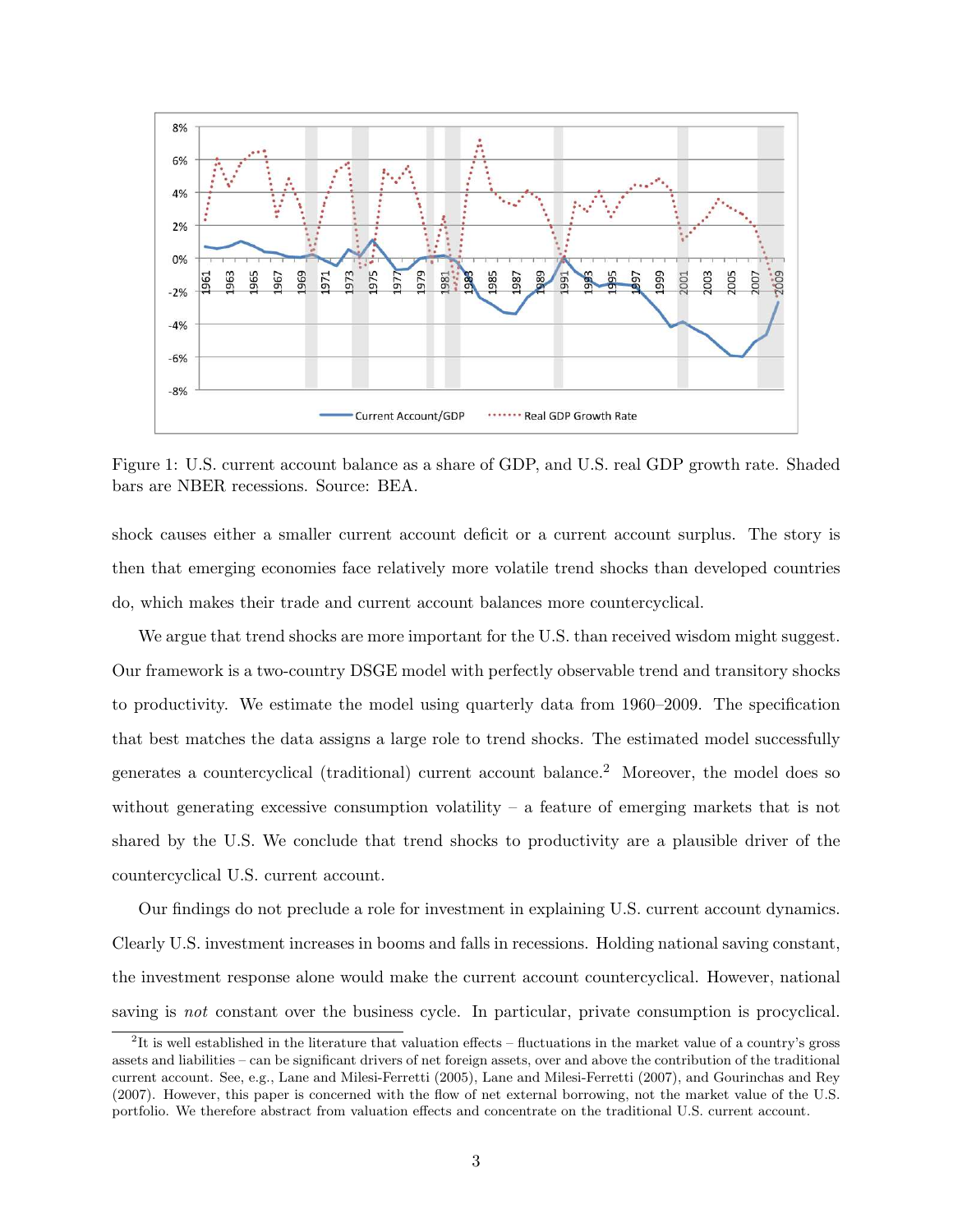| Filter                | $\rho(y, ca)$ | $\rho(y, ca)$ |
|-----------------------|---------------|---------------|
|                       | 1960.2-2009.4 | 1980.1-2009.4 |
| Hodrick-Prescott      | $-0.43$       | $-0.57$       |
|                       | (0.000)       | (0.000)       |
| Baxter-King           | $-0.43$       | $-0.60$       |
|                       | (0.000)       | (0.000)       |
| Christiano-Fitzgerald | $-0.56$       | $-0.72$       |
|                       | (0.000)       | (0.000)       |
| Linear                | $-0.13$       | $-0.48$       |
|                       | (0.062)       | (0.000)       |
| First Difference      | $-0.16$       | $-0.27$       |
|                       | (0.027)       | (0.003)       |

Table 1: Business cycle correlations between log U.S. real GDP  $(y)$  and the current-account-to-GDP ratio (ca). Data is quarterly. We set the smoothing parameter of the Hodrick-Prescott filter to 1600. The Baxter-King and Christiano-Fitzgerald filters were set to preserve components of the data with period between 6 and 32 quarters. After applying each filter, the resulting "business cycle" time series were demeaned, if the mean was significantly different from zero. Values in parentheses are significance levels of the correlation coefficient. Data is from the BEA.

We analyze the joint dynamics of consumption and investment in response to different shocks and use these dynamics to predict the cyclicality of the current account.

There is a very large literature on the topic of whether U.S. GDP has a unit root; see, for example, Lumsdaine and Papell (1997) and references therein. Our read of this literature is that it is inconclusive. Indeed, the difficulty of detecting a unit root in a finite time series is a well-known empirical issue. Christiano and Eichenbaum (1990) famously argued that postwar U.S. data does not provide a long enough time span to plausibly determine whether U.S. GNP has a nonstationary component. Instead, following Aguiar and Gopinath (2007), we take a structural approach and analyze the effects of trend and transitory productivity shocks on agents' optimizing behavior and implied business cycle moments, with special attention to the correlation of the current account with output. A similar structural approach is taken by Cochrane (1988), Campbell and Deaton (1989), and Blundell and Preston (1998).

Our paper differs from Aguiar and Gopinath (2007) in that we use a two-country model, rather than a small open economy. A two-country model is the convention in the literature when studying international business cycles from the U.S. perspective (see, e.g., Backus et al. (1992), Baxter and Crucini (1995), and Heathcote and Perri (2002)). Whereas a small country like Mexico can approximately take global interest rates as given, the assumption of "smallness" is not likely to be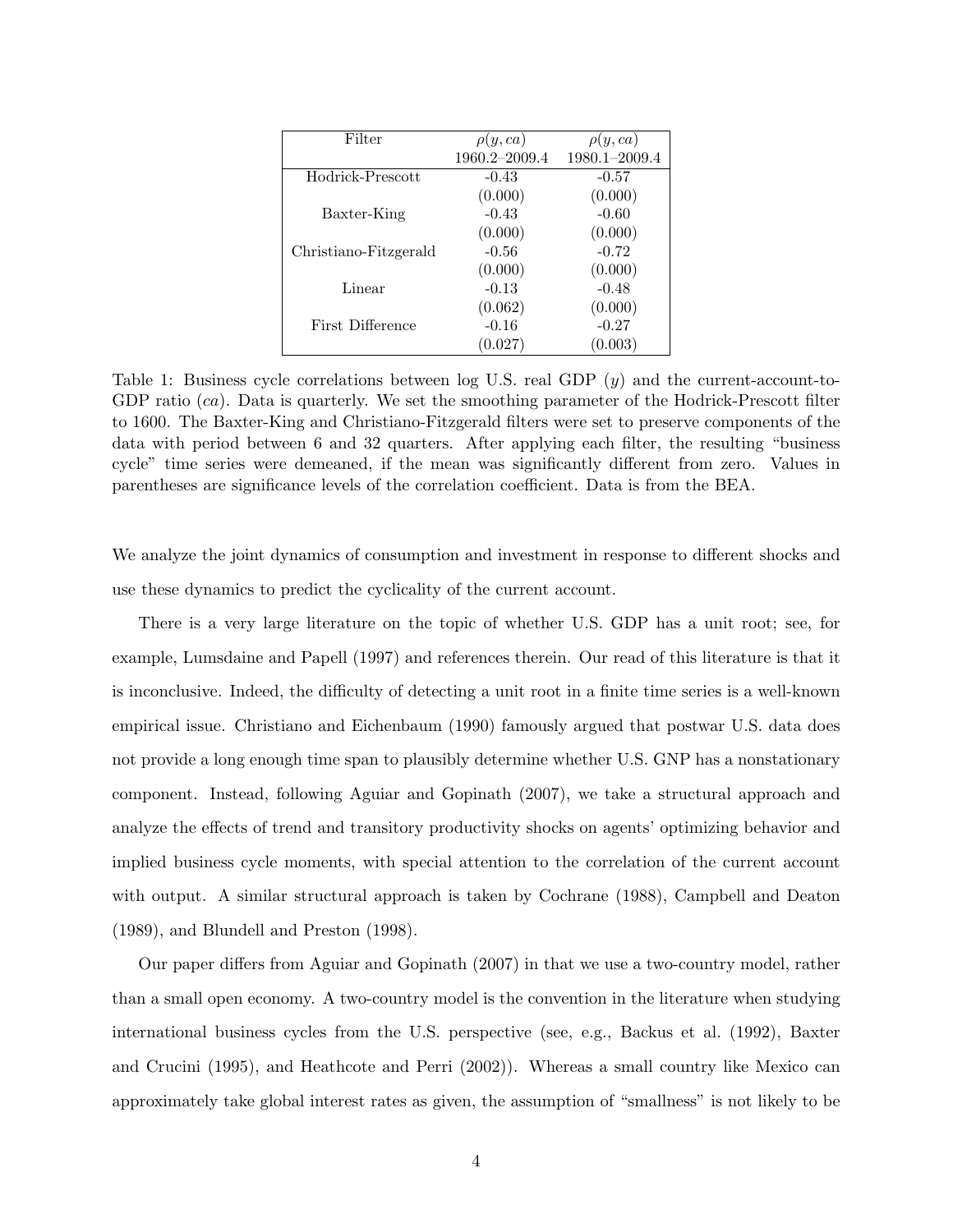valid for the U.S. Indeed, Aguiar and Gopinath (2007) do not analyze the U.S. To our knowledge, our paper is the first to apply the methodology of Aguiar and Gopinath (2007) to study the business cycle properties of the U.S. current account in a two-country framework.

Recent work has highlighted the effect of long-lived supply shocks on U.S. current account dynamics. Much of this literature focuses on low frequency evolution. Engel and Rogers (2006), building on Obstfeld and Rogoff (2005), develop a perfect foresight model cast in terms of country shares of world output. They conclude that expectations of a rising share of U.S. in world output can explain the large U.S. current account deficit. Also in a perfect foresight setting, Chen et al. (2009) show that a gradual rise in the relative U.S. total factor productivity (TFP) growth rate can explain the secular decline in the U.S. current account balance. Our findings support the conclusions of these papers by offering new evidence that trend shocks to productivity are large for the U.S. We also complement previous work by emphasizing the implications of trend shocks at business cycle frequencies. We focus on explaining the countercyclical nature of the current account: why the U.S. borrows more in booms and less in recessions.

Another strand of the literature focuses on disentangling the effects of trend and transitory shocks for the U.S. Working with an empirical present-value model of the current account, Corsetti and Konstantinou (2011) identify trend and transitory shocks by imposing a set of cointegrating relationships on net output, consumption, and gross foreign assets and liabilities (at market value). They find that consumption is largely driven by permanent shocks. Hoffmann et al. (2011) employ a DSGE framework in which agents have imperfect information about the trend and transitory shocks hitting the economy. They conclude that agents' expectations about future TFP growth can explain both the secular decline in the current account from 1995–2006, as well as the correction that followed. We take a different but complementary approach. Following Aguiar and Gopinath (2007), we assume perfect information and estimate the parameters governing the trend and transitory shock processes using GMM estimation.

Nguyen (2011) also estimates volatilities of trend and transitory productivity shocks for the U.S., focusing on the comovement of the (traditional) current account with valuation effects. We focus instead on the comovement of the (traditional) current account with output, abstracting from valuation effects. Furthermore, we study the business cycle properties of the current account,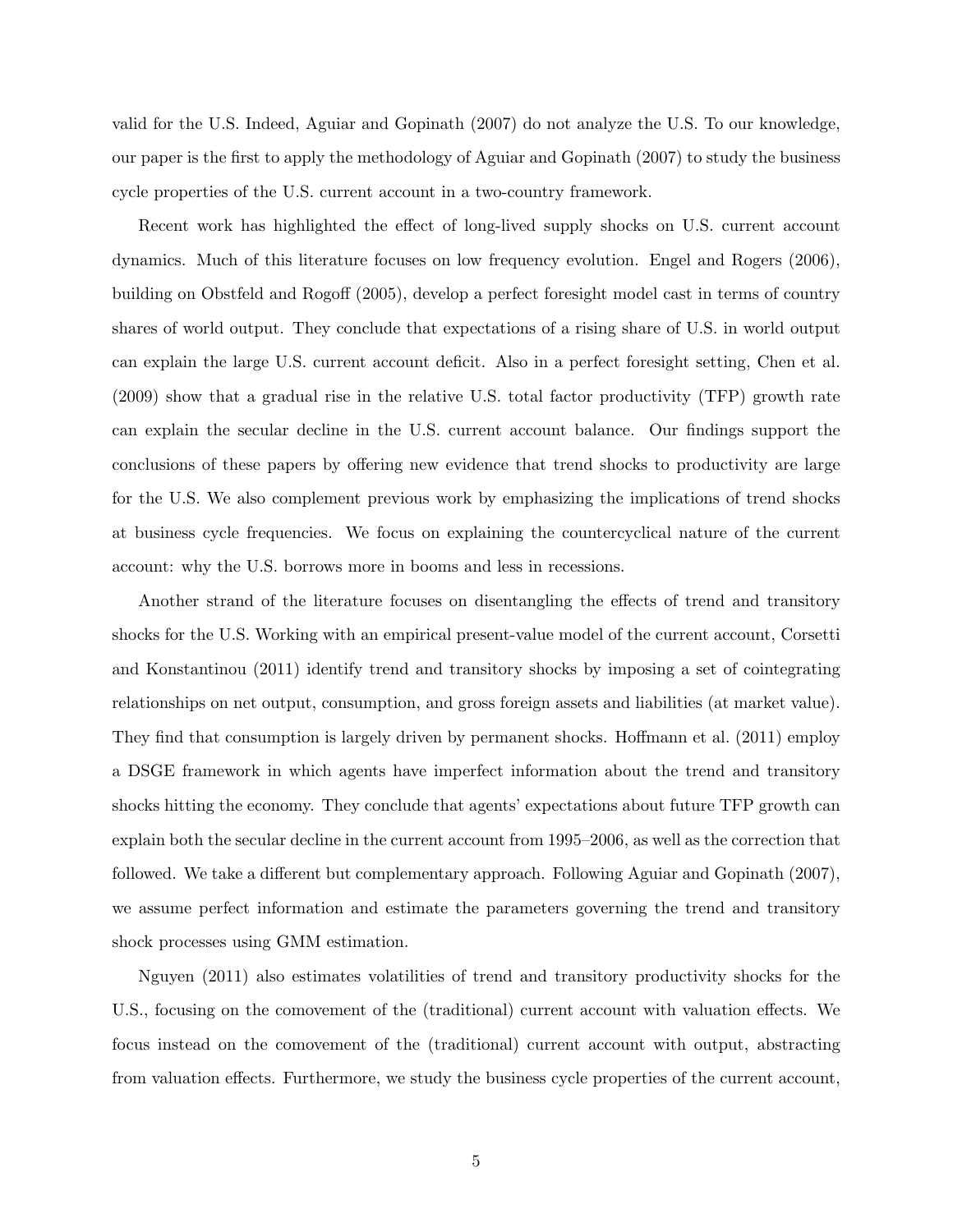whereas Nguyen (2011) looks at low-frequency evolution.<sup>3</sup>

Some recent papers have been critical of the Aguiar and Gopinath (2007) finding that "the cycle is the trend" for emerging countries. Garcia-Cicco et al. (2010) estimate a small open economy RBC model using Argentine and Mexican data over a much longer time span and find that the model fits the data poorly over the long sample. Despite this finding, we believe that an RBC framework can shed light on the relative importance of trend versus transitory productivity shocks in the U.S. Our time span is considerably longer than in Aguiar and Gopinath (2007) and contains about seven business cycles, versus the one-and-a-half to two business cycles in the time span critiqued by Garcia-Cicco et al. (2010). Furthermore, our use of a two-country model allows foreign productivity shocks to impact macro variables in the home country, allowing for a somewhat richer set of disturbances than simply trend and transitory productivity shocks at home.<sup>4</sup>

The rest of the paper proceeds as follows. Section 2 describes the model. Section 3 documents the baseline calibration and develops intuition with impulse response functions. Section 4 presents our estimates of the parameters governing the trend and transitory shock processes and compares simulated business cycle moments with the data. Section 5 concludes.

## 2 Model

The model is a two-country, two-good DSGE model with trend and transitory productivity shocks. We assume that households can perfectly identify trend from transitory shocks. Markets are incomplete, because the only financial asset traded internationally is a non-contingent bond. We index country-specific variables with the superscript  $i \in \{H, F\}$ , where H is the home country and F is foreign.

<sup>3</sup>Relative to Nguyen (2011), the structure of goods and asset markets is also different: our model has two goods and one bond, whereas Nguyen (2011) has one good and two equities.

<sup>&</sup>lt;sup>4</sup>A number of papers have offered alternative explanations for the stylized facts documented by Aguiar and Gopinath (2007). Angelopoulos et al. (2011) argue that shocks to the degree of property protection rights can match the data for Mexico well, without any technology shocks. Ozbilgin (2010) emphasizes the role of limited developing country participation in financial markets. Boz et al. (2011) consider a variant of the Aguiar and Gopinath (2007) model in which agents have imperfect information about the nature of the underlying productivity shocks (trend versus transitory). They argue that developing countries face a higher degree of uncertainty about the shocks, which can make the current account balance countercyclical without necessarily assigning a high volatility to trend shocks.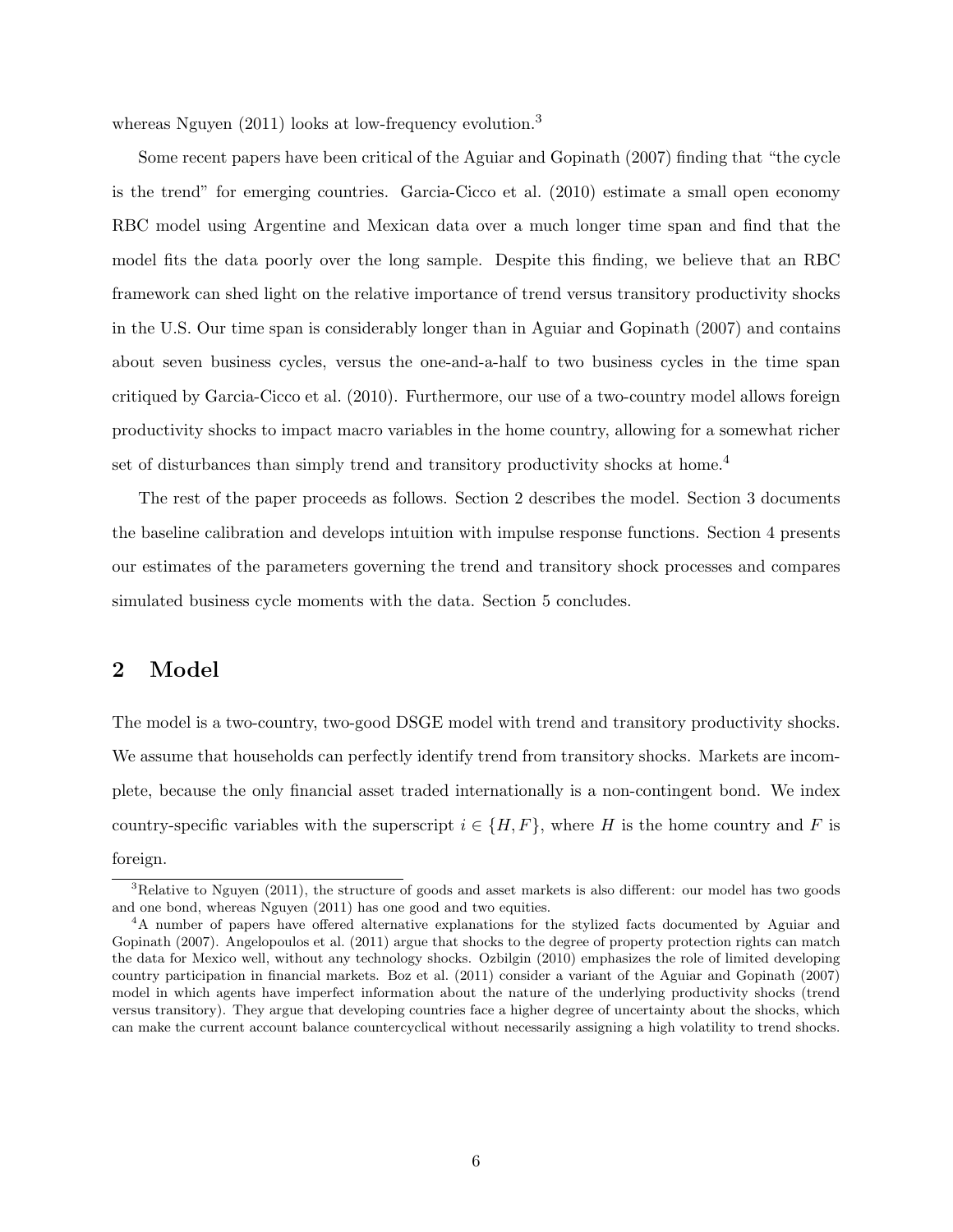## 2.1 The production function

Each country is populated with a unit mass of identical, perfectly competitive firms that produce a country-specific, traded good using capital and labor:

$$
y_t^i = e^{z_t^i} k_t^{i\alpha} \left(\Gamma_t^i l_t^i\right)^{1-\alpha} \tag{1}
$$

 $y_t^i$  is output,  $k_t^i$  is the capital stock (determined in the previous period), and  $l_t^i$  is labor input.  $\alpha \in (0,1)$  is the share of capital.  $z_t^i$  is a transitory component of TFP; it follows an AR(1) process.  $\Gamma_t^i$  is the level of labor-augmenting technology in country *i*. We interpret  $\Gamma_t^i$  as the "permanent" component of productivity, and we assume that it grows over time at a stochastic rate.<sup>5</sup> Specifically, Γ in each country evolves according to:

$$
\Gamma_t^H = \Gamma_{t-1}^H e^{g_t^H} \pi_t^{\lambda}
$$
  

$$
\Gamma_t^F = \Gamma_{t-1}^F e^{g_t^F} \pi_t^{-\lambda}
$$

 $\pi_t$  is a convergence process, as in Nguyen (2011):

$$
\pi_t \equiv \frac{\Gamma_{t-1}^F}{\Gamma_{t-1}^H} = e^{g_{t-1}^F - g_{t-1}^H} \pi_{t-1}^{1-2\lambda}
$$

The purpose of the convergence process is to keep the detrended model strictly stationary, so that local solution methods can be applied.<sup>6</sup>  $z_t^i$  and  $g_t^i$  evolve as follows:

$$
z_t^i = \rho_z^i z_{t-1}^i + \epsilon_t^{z,i}
$$

$$
g_t^i = \left(1 - \rho_g^i\right) \bar{g} + \rho_g^i g_{t-1}^i + \epsilon_t^{g,i}
$$

<sup>&</sup>lt;sup>5</sup>The permanent component of productivity must be labor-augmenting in order to ensure a balanced growth path.

<sup>&</sup>lt;sup>6</sup>In the calibration, we set  $\lambda$  quite small, to 0.001.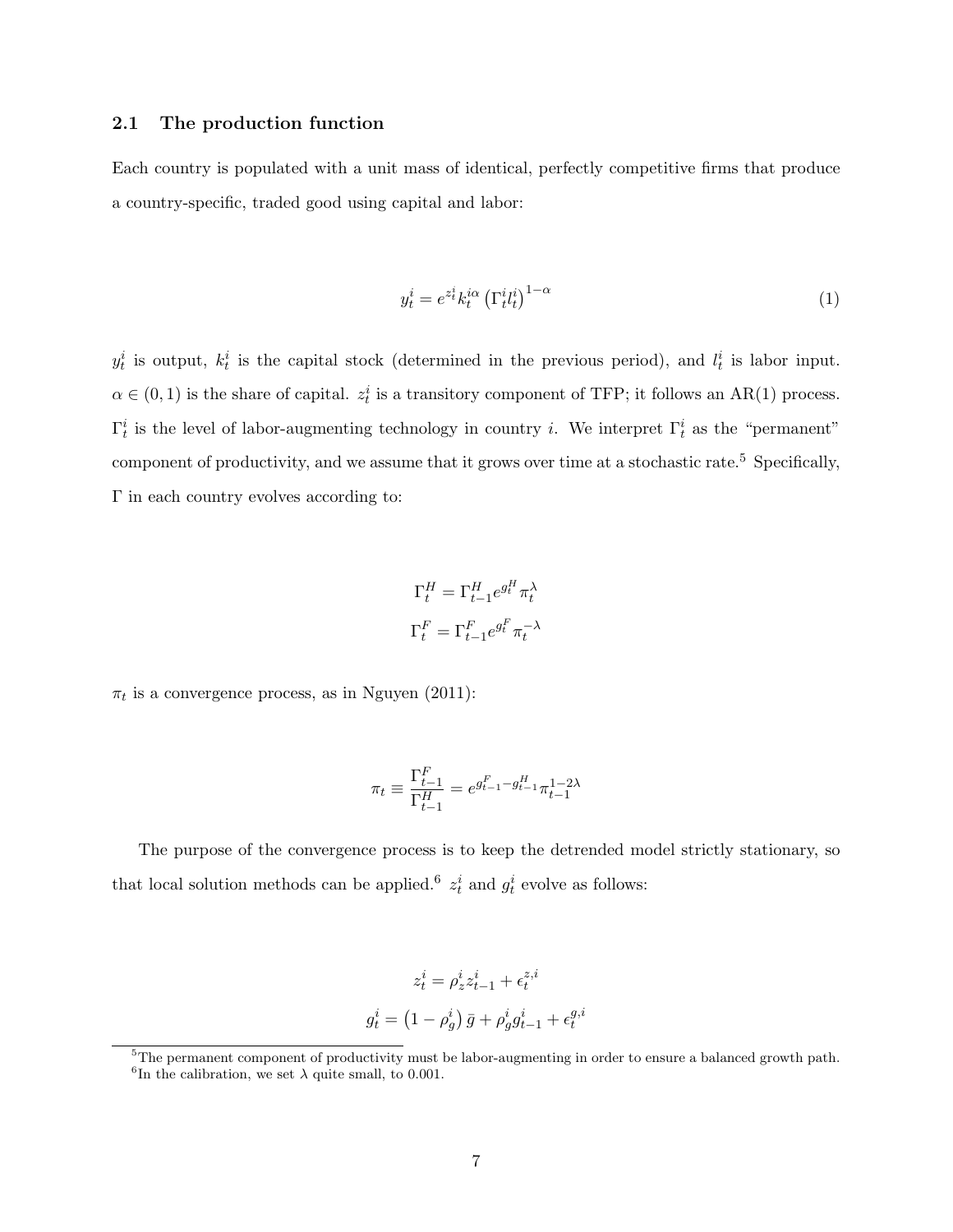where  $\bar{g}$  is the long-run growth rate of productivity. We assume that both countries have the same long-run growth rate.  $\epsilon_t$ , defined below, is a vector of normal, independently and identically distributed, mean-zero shocks with variance-covariance matrix  $\Sigma$ :

$$
\epsilon_t \equiv (\epsilon_t^{g,H},\epsilon_t^{z,H},\epsilon_t^{g,F},\epsilon_t^{z,F})'
$$

We refer to  $\epsilon_t^{g,i}$  $t_t^{g,i}$  as "trend" shocks, and we refer to  $\epsilon_t^{z,i}$  $t^{z,i}$  as "transitory" shocks. We assume that trend and transitory shocks are uncorrelated with each other and uncorrelated across countries.

#### 2.2 Firms

Firms own their own capital and are owned entirely by domestic households. At the start of period t, a representative firm in country i takes its current capital stock  $k_t^i$  as given and chooses labor input  $l_t^i$ , investment  $x_t^i$ , and shareholder proceeds  $d_t^i$  to maximize the value of the firm:

$$
\max E_t \left[ \sum_{j=0}^{\infty} m_{t+j,t}^i p_{t+j}^i d_{t+j}^i \right]
$$
 (2)

$$
\text{s.t. } d_t^i = y_t^i - w_t^i l_t^i - x_t^i \tag{3}
$$

$$
k_{t+1}^{i} = x_{t}^{i} + (1 - \delta) k_{t}^{i} - \frac{\varphi}{2} \left( \frac{k_{t+1}^{i}}{k_{t}^{i}} - e^{\bar{g}} \right)^{2} k_{t}^{i}
$$
(4)

 $w_t^i$  is the real wage, in terms of country i's good.  $p_t^i$  is the price of country i's good in terms of a global numeraire, to be defined shortly.  $m_{t+j,t}^i$  is the stochastic discount factor of domestic households, expressed in units of time-t numeraire per time- $(t + j)$  numeraire.  $\delta \in (0, 1)$  is the depreciation rate. For simplicity, we assume that investment in domestic firms requires domestic goods only. We assume a quadratic cost to adjusting the capital stock, indexed by the parameter  $\varphi \geq 0$ . Appendix A lists the first-order conditions for the representative firm in country i.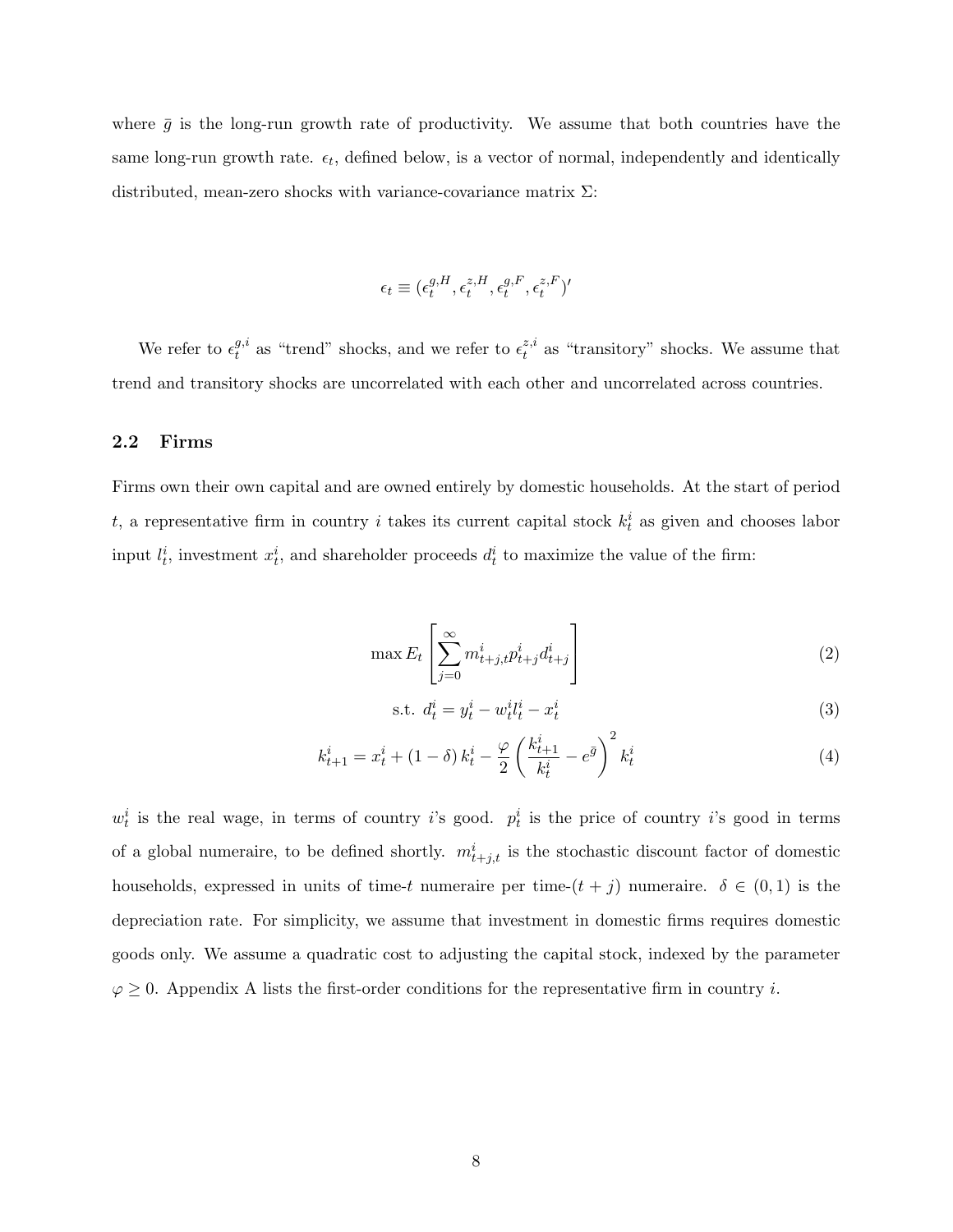#### 2.3 Households

There is a unit mass of households in each country. Households within a country are identical, but preferences may vary across countries. A representative household in country  $i$  likes to consume baskets of home and foreign goods:

$$
c_t^i = \left[\omega^{\frac{1}{\phi}} \left(c_t^{i,i}\right)^{\frac{\phi-1}{\phi}} + (1-\omega)^{\frac{1}{\phi}} \left(c_t^{i,-i}\right)^{\frac{\phi-1}{\phi}}\right]^{\frac{\phi}{\phi-1}}
$$
(5)

 $c_t^{i,i}$  $t_t^{i,i}$  is consumption of the domestically produced good, and  $c_t^{i,-i}$  $t_t^{i,-i}$  is consumption of the other country's good.  $\phi$  is the elasticity of substitution between goods, and  $\omega \in (0,1)$  is the weight of the domestic good in the basket. In our calibration, we impose the standard assumption of consumption home bias by setting  $\omega > 1/2$ .

Households earn labor income by working for firms but experience disutility from working. The only internationally-traded financial asset is a non-contingent bond with a risk-free interest rate (in terms of the numeraire). At the start of period  $t$ , households take their current bond holdings  $b_t^i$  as given. They then decide how much of each good to consume, how much labor to supply, and how many bonds to hold next period to maximize their expected present discounted utility:

$$
\max E_t \left[ \sum_{j=0}^{\infty} \beta^j \frac{\left[ c_{t+j}^{i\gamma} (1 - l_{t+j}^i)^{1-\gamma} \right]^{1-\sigma}}{1-\sigma} \right]
$$
(6)

s.t. 
$$
p_t^i (w_t^i t_t^i + d_t^i) + r_{t-1} b_t^i = p_t^{i,c} c_t^i + b_{t+1}^i + \frac{\xi}{2} \frac{(b_{t+1}^i)^2}{\Gamma_t^H}
$$
 (7)

 $\beta \in (0,1)$  is the subjective discount factor,  $\sigma > 0$  is the coefficient of relative risk aversion, and  $\gamma$  is the weight of consumption in the instantaneous utility function, which is Cobb-Douglas in consumption and leisure.  $r_{t-1}$  is the interest rate on bonds maturing at the start of period t. When bond holdings differ from zero, we assume that households must pay quadratic "portfolio management costs," as captured in the last term in  $(7)^7 p_t^{i,c}$  $t_t^{i,c}$  is the consumer price index in country

 $7$ Portfolio management costs are one of several roughly equivalent ways of keeping the detrended model stationary, as discussed in Schmitt-Grohé and Uribe (2003). We set  $\xi$  to 0.001.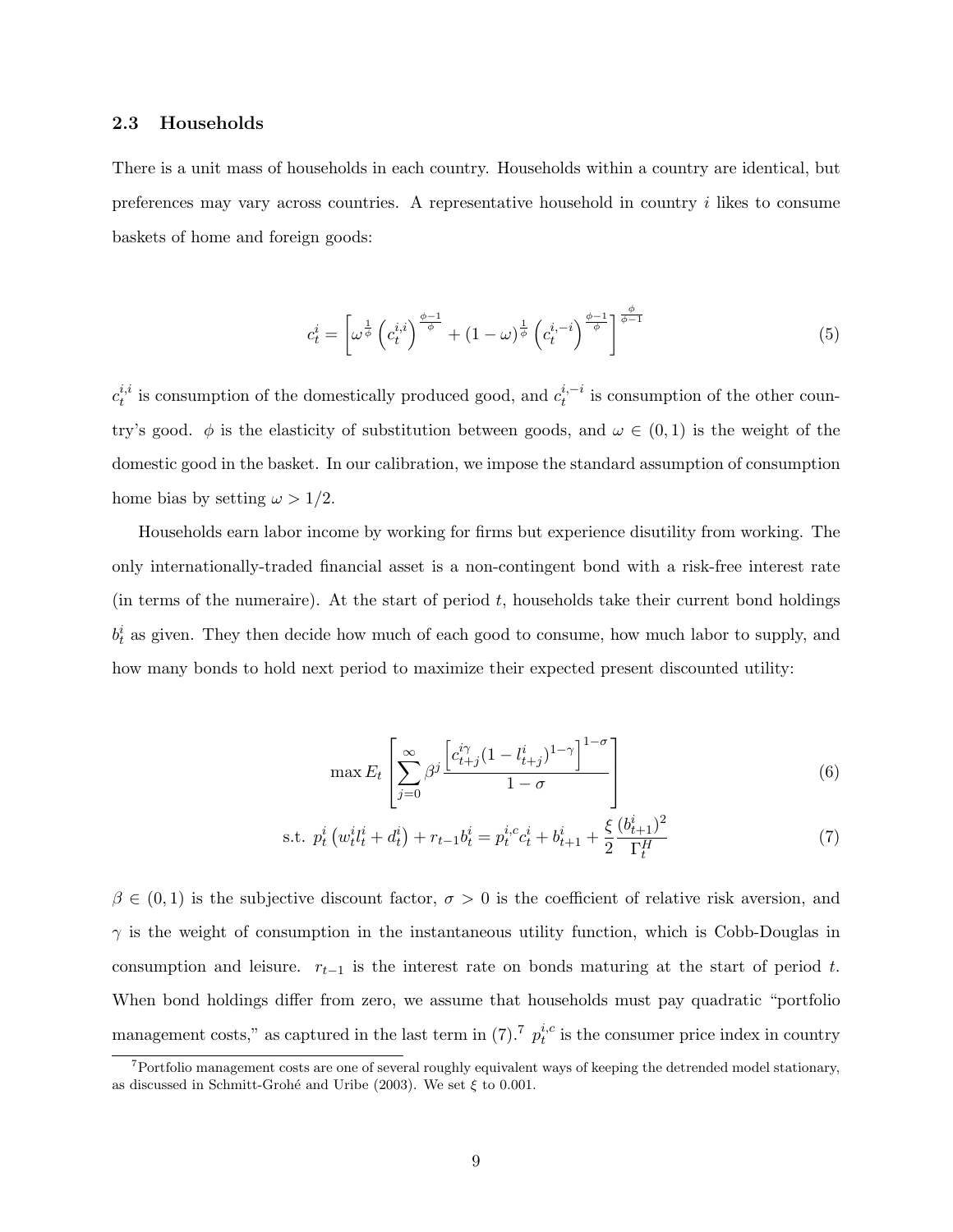$i$ , defined as follows:

$$
p_t^{i,c} = \left[ \omega \left( p_t^i \right)^{1-\phi} + (1-\omega) \left( p_t^{-i} \right)^{1-\phi} \right]^{\frac{1}{1-\phi}}
$$
\n(8)

The numeraire is an equally-weighted geometric average of the home and foreign consumer price indices:

$$
(p_t^{H,c})^{\frac{1}{2}}(p_t^{F,c})^{\frac{1}{2}} = 1
$$
\n(9)

Appendix A lists the first-order conditions for the representative household in country i. The stochastic discount factor  $m_{t+j,t}^i$ , which appears in the firm's objective function (2), can be written as follows:

$$
m_{t+j,t}^{i} = \beta^{j} \left[ \frac{c_{t+j}^{i\gamma} (1 - l_{t+j}^{i})^{1-\gamma}}{c_{t}^{i\gamma} (1 - l_{t}^{i})^{1-\gamma}} \right]^{1-\sigma} \left( \frac{p_{t}^{i,c} c_{t}^{i}}{p_{t+j}^{i,c} c_{t+j}^{i}} \right)
$$
(10)

### 2.4 Market clearing

The market-clearing conditions for the two goods are:

$$
y_t^i = c_t^{i,i} + c_t^{-i,i} + x_t^i \tag{11}
$$

Finally, since bonds are in zero net supply, the bond market-clearing condition is:

$$
0 = b_t^H + b_t^F \tag{12}
$$

## 2.5 Current Account

The home country's current account balance can be written as follows: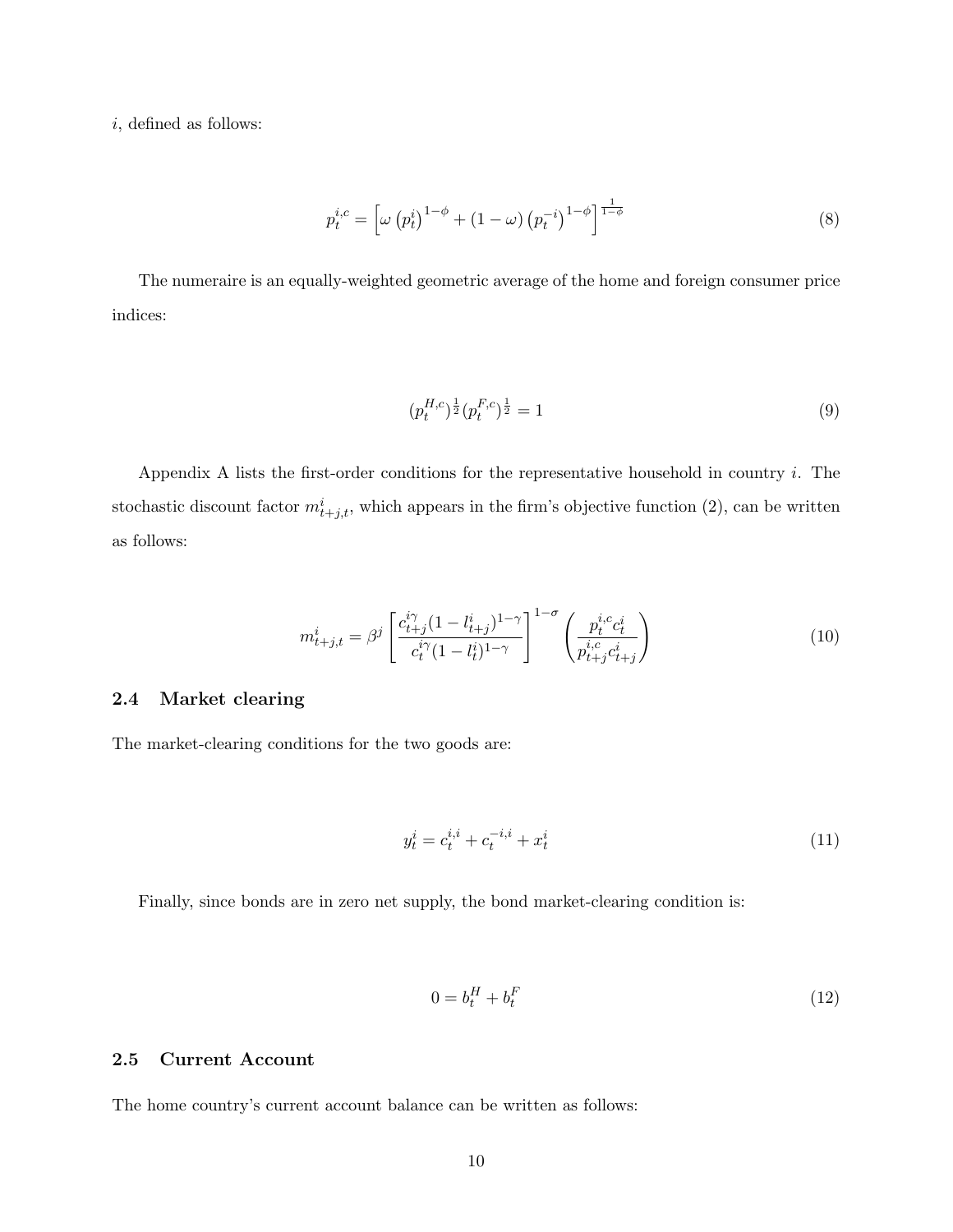$$
ca_t^H = p_t^H c_t^{F,H} - p_t^F c_t^{H,F} + (r_{t-1} - 1)b_t^H
$$
\n(13)

The first two terms on the right-hand side of (13) are the home country's trade balance. The last term is the net interest income on foreign assets. It is straightforward to show that home's current account must equal the change in home's net foreign assets:

$$
ca_{t}^{H}=b_{t+1}^{H}-b_{t}^{H}\nonumber\\
$$

Appendix B explains how the model is detrended and formally defines the equilibrium. We solve the model using a standard first-order expansion around the unique nonstochastic steady-state.

## 3 Calibration and Impulse Responses

We use a combination of calibration and estimation to derive quantitative results from the model. In particular, we use GMM estimation to identify the parameters governing the trend and transitory shock processes, and we calibrate the remaining parameters using previous literature as a guide. In this section, we document the baseline calibration and develop intuition for the model's dynamics with impulse response functions.

## 3.1 Baseline calibration

The focus of our analysis is the U.S. Our proxy for the "rest of the world" is the G6; that is, the G7 countries minus the  $U.S.^8$  The calibration is quarterly. Table 2 presents the calibrated parameter values. The parameters  $\sigma$  (coefficient of relative risk aversion),  $\gamma$  (weight on consumption versus leisure in the utility function),  $\alpha$  (capital share),  $\beta$  (discount factor), and  $\delta$  (depreciation rate) are the same as in Aguiar and Gopinath (2007) and are standard in the literature. We set  $\varphi$  (capital adjustment cost) to 1.5, roughly halfway between the estimates in Aguiar and Gopinath (2007) for

<sup>8</sup>Since our time period of interest extends into the 2000s, we should in principle include data from large emerging countries as well, particularly China. We are limited at this point in time by data availability.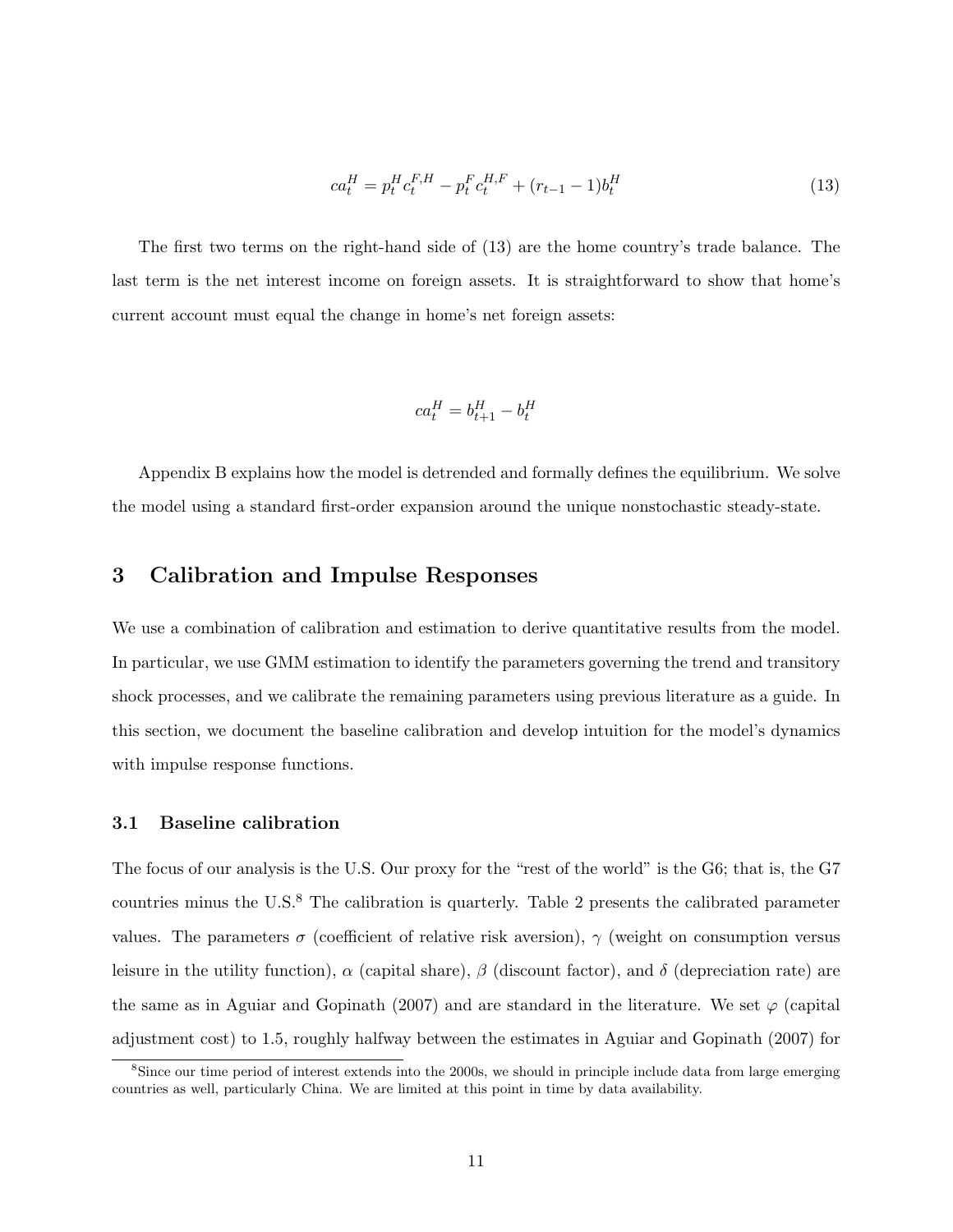| Parameter                              | Value          | Description                                |
|----------------------------------------|----------------|--------------------------------------------|
| $\sigma$                               | $\overline{2}$ | Coefficient of relative risk aversion      |
| $\gamma$                               | 0.36           | Exponent on consumption in utility         |
| $\alpha$                               | 0.32           | Capital share                              |
| β                                      | 0.98           | Discount factor                            |
| $\delta$                               | 0.05           | Depreciation rate                          |
| $\varphi$                              | 1.5            | Capital adjustment cost                    |
| $\omega$                               | 0.85           | Weight of domestic good in consumption     |
| $\phi$                                 | 5              | Elasticity of substitution between goods   |
| $\bar{g}$                              | 0.0077         | Long-run growth rate                       |
| λ                                      | 0.001          | Convergence parameter for growth processes |
|                                        | 0.001          | Portfolio management costs                 |
| $\xi$<br>$\rho_{g}^{i}$<br>$o_{z}^{i}$ | 0.55           | Persistence of trend growth process        |
|                                        | 0.7            | Persistence of transitory TFP process      |

Table 2: Baseline calibration. Values for  $\rho_g^i$  and  $\rho_z^i$  are for specifications in which these parameters are not estimated.

Canada and Mexico, and also close to the estimate in the working paper version of Nguyen (2011).<sup>9</sup> Since we have a two-good model, we also have two parameters governing households' preferences over home and foreign goods. Following Coeurdacier et al.  $(2010)$ , we set  $\omega$  (the weight on domestic goods in the consumption basket) to 0.85, corresponding to a steady-state import share of 15%. We set  $\phi$  (the elasticity of substitution between goods) to 5, as in Coeurdacier (2009).<sup>10</sup> We set  $\bar{g}$ (steady-state growth rate) to 0.0077, which is the average quarterly growth rate of U.S. real GDP over our sample period (1960.2–2009.4). We set the convergence parameters  $\lambda$  and  $\xi$  to 0.001, which are standard in the literature (see, e.g., Nguyen (2011) and Guerrieri et al. (2005)).

When not estimated, we set  $\rho_g^i$  (persistence of the trend growth process) to 0.55 and  $\rho_z^i$  (persistence of the transitory component of TFP) to 0.7 for both the U.S. and the G6. These estimates are from Nguyen (2011), based on U.S. data from 1960–2000. In some specifications, we also estimate  $\rho_g^i$  and  $\rho_z^i$  ourselves for the U.S. and the G6.

 $9$ The working paper version of Nguyen (2011) was calibrated to quarterly data, as is our model. The published version was calibrated to annual data and reported a somewhat smaller estimate for  $\varphi$ .

<sup>&</sup>lt;sup>10</sup>There is a wide range of estimates in the literature for the elasticity of substitution between traded goods. Following Coeurdacier (2009), we choose the lower bound of estimates from the trade literature. Our results do not change much as long as  $\phi$  is greater than about 1. For very low values of  $\phi$ , a positive productivity shock at home actually makes home agents worse off, due to a massive fall in home's terms of trade – which we view as counterfactual. See Coeurdacier (2009) for details.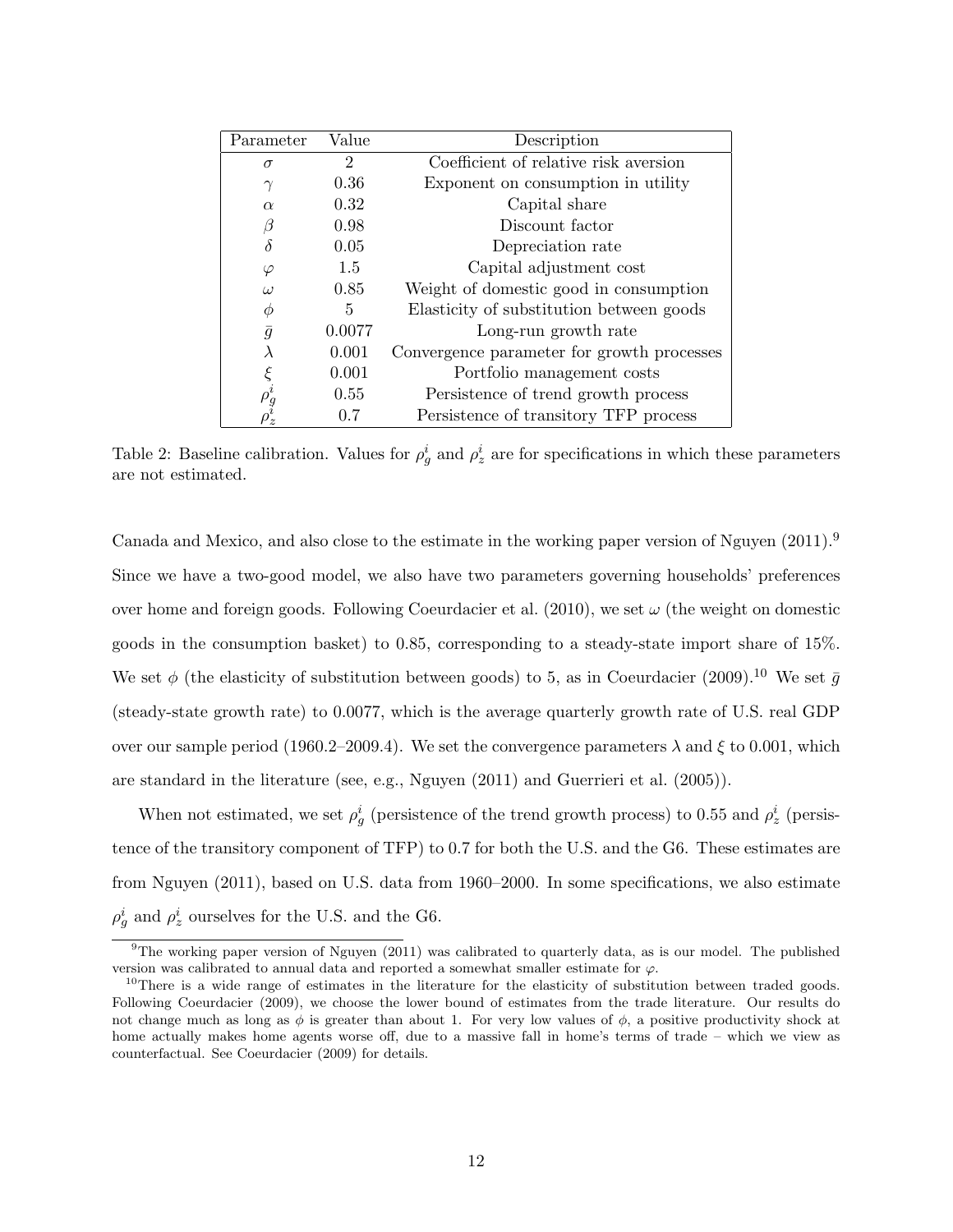#### 3.2 Impulse responses

We consider a positive,  $1\%$  transitory shock and a positive,  $0.1\%$  trend shock to productivity in the home country. Figure 2 shows the impulse responses for several key endogenous variables. In response to a positive transitory shock, home country consumption falls on impact (as a share of output). Agents understand that the shock is temporary: absent future shocks, output will revert back to trend. In the language of the permanent income hypothesis, current income exceeds permanent income. Optimal consumption smoothing requires that home households save a larger share of their income, causing the consumption share to fall. In contrast, after a positive trend shock, the consumption share rises. In this case, the shock is expected to have a *permanent* effect on the level of output; moreover, the growth process has some persistence, so output will continue to grow above trend for some time. Optimal consumption smoothing now dictates that home households save a smaller share of their income and consume a higher share today. Investment increases on impact in response to both shocks, though the response is more persistent – and much less sharp on impact – with the trend shock.

In response to a positive trend shock, the higher consumption and investment shares together push home's current account into deficit. In this case, the home country needs to invest more in its capital stock to take advantage of permanently higher productivity; but at the same time, home households are less willing to save, since they expect future income to be higher than current income. The solution, of course, is to borrow the difference from foreigners, who finance the home country's new investment. In contrast, a positive transitory shock pushes consumption and investment in opposite directions. The home country still increases investment on impact, but home households are also willing to save more. In our baseline calibration, the consumption share falls by more than the investment share increases, creating a current account surplus.<sup>11</sup>

Note that home's output grows more quickly than foreign output in response to both shocks. It follows that the current account is countercyclical in response to a trend shock and procyclical in response to a transitory shock in the baseline calibration. GMM estimation will attribute much of the volatility of U.S. output to trend rather than transitory productivity shocks, as we demonstrate

 $11$ It is possible for a positive transitory shock to cause a current account deficit if the transitory component of TFP is extremely persistent. We consider this case when we conduct the quantitative analysis. In this case, the consumption share falls by less than the investment share increases, because households don't need to save much if the shock is close to permanent.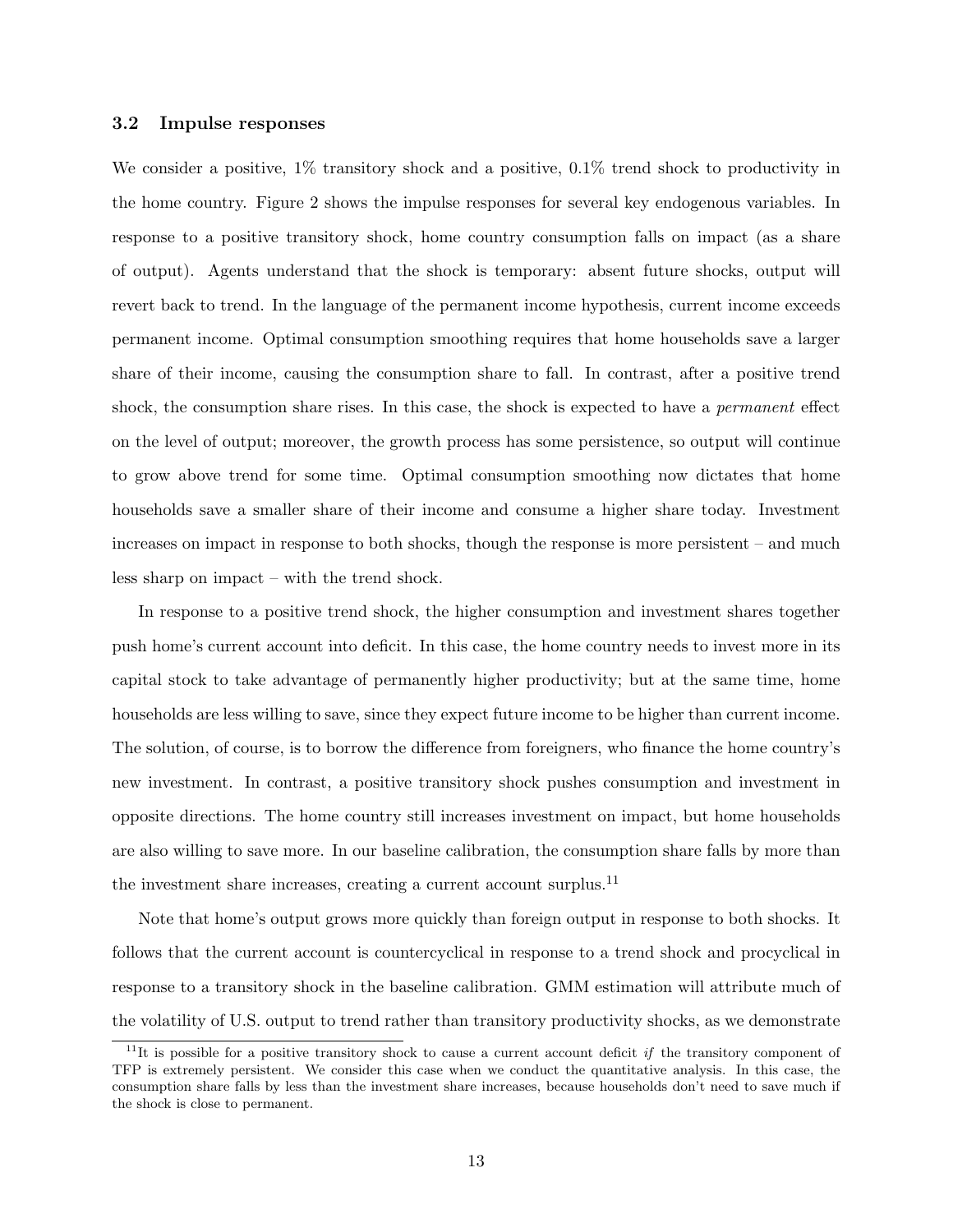

Figure 2: Impulse responses to a 1% transitory ("z") shock and a 0.1% trend ("g") shock. All responses are deviations from steady-state values.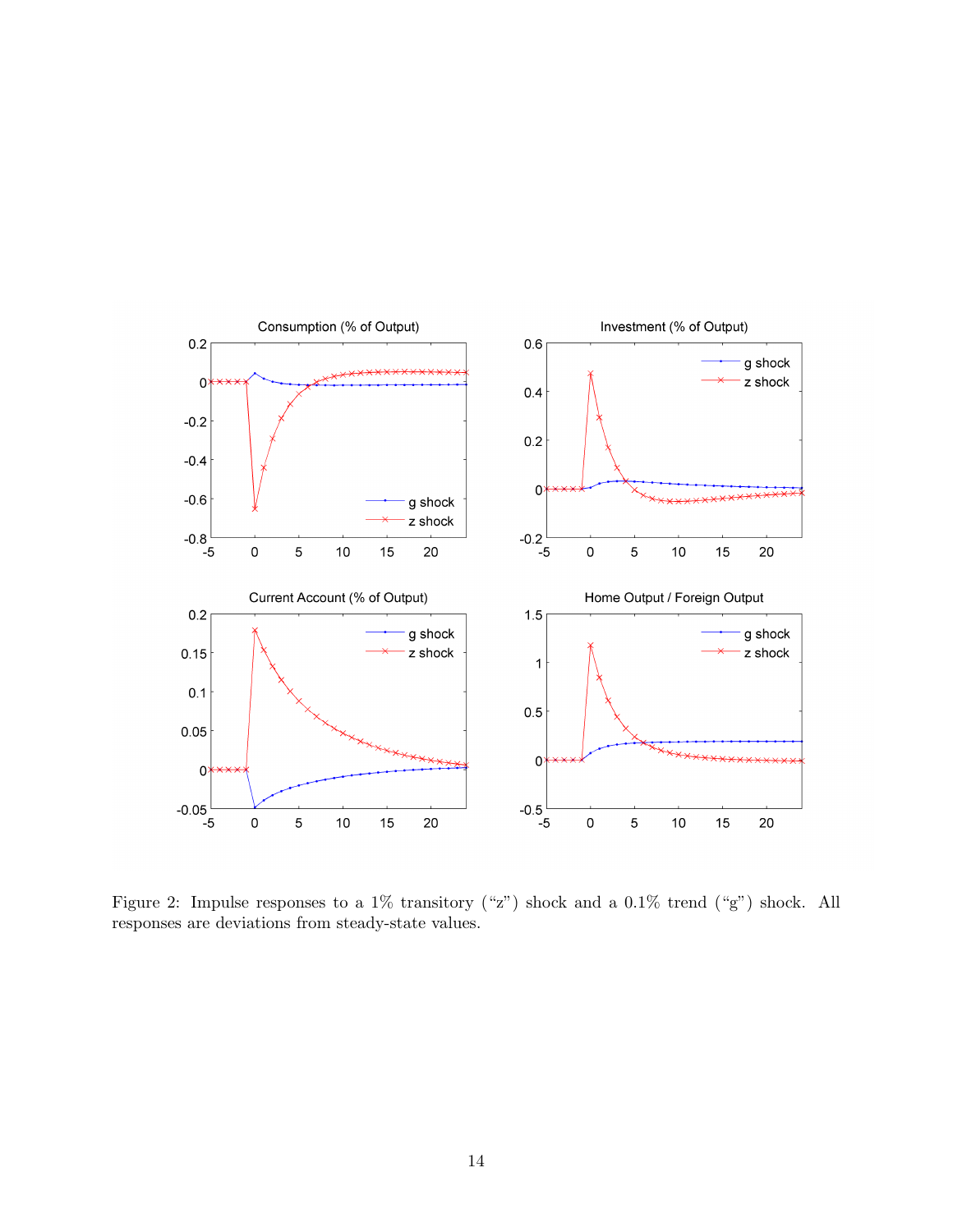in the next section.

## 4 Quantitative Results

We identify the parameters governing the trend and transitory shock processes using GMM estimation.<sup>12</sup> We present results based on quarterly data from 1960.2–2009.4.<sup>13</sup>

We estimate the model using data on U.S. and G6 macro variables. Data on U.S. output, consumption, investment, and the current account is from the BEA. G6 data is from the OECD database. Appendix D contains details on the data.

We estimate several specifications of the model with trend and transitory shocks. For comparison, we also estimate the model with transitory shocks only and with trend shocks only.

#### 4.1 Trend and transitory shocks

In the spirit of Aguiar and Gopinath (2007), we estimate several different specifications – starting with a parsimonious set of moment conditions and building up to a richer specification. In the first specification, we fix the persistence parameters at their calibrated values  $(\rho_g^H = \rho_g^F = 0.55$ and  $\rho_z^H = \rho_z^F = 0.7$  and estimate only the volatilities of the shocks:  $\sigma_g^H$ ,  $\sigma_z^H$ ,  $\sigma_g^F$ , and  $\sigma_z^F$ . The target moments are the volatilities of Hodrick-Prescott filtered output and consumption in both regions:  $\sigma(y_{us}), \sigma(c_{us}), \sigma(y_{g6}),$  and  $\sigma(c_{g6})$ .<sup>14</sup> At each iteration of the GMM procedure, we run 200 simulations of 500 periods each and compute the average and standard deviation of the resulting moments.

Table 3, Column 1 presents the estimates from this specification. The estimation assigns a significant volatility to trend shocks in both regions. However, a complete comparison must also take account of the persistence parameters and the labor-augmenting nature of the growth process. Following Aguiar and Gopinath (2007), we compute a measure of the random walk component of the (log) Solow residual:

<sup>&</sup>lt;sup>12</sup>See Burnside (1999) for a detailed description of the GMM technique with applications to macro models.

<sup>&</sup>lt;sup>13</sup>Results are qualitatively similar if the model is estimated over  $1980.1$ -2009.4. Appendix C presents these results. <sup>14</sup>Output and consumption are nonstationary in the model, hence the need for some kind of detrending or filtering. The model solution produces decision rules for detrended output and consumption,  $\hat{y}_t^H$  and  $\hat{c}_t^H$ . We use these decision rules to simulate a time path for detrended output and consumption, then use the realizations of the (cumulative) growth shocks to recover the levels  $y_t^H$  and  $c_t^H$ . We then HP-filter these levels.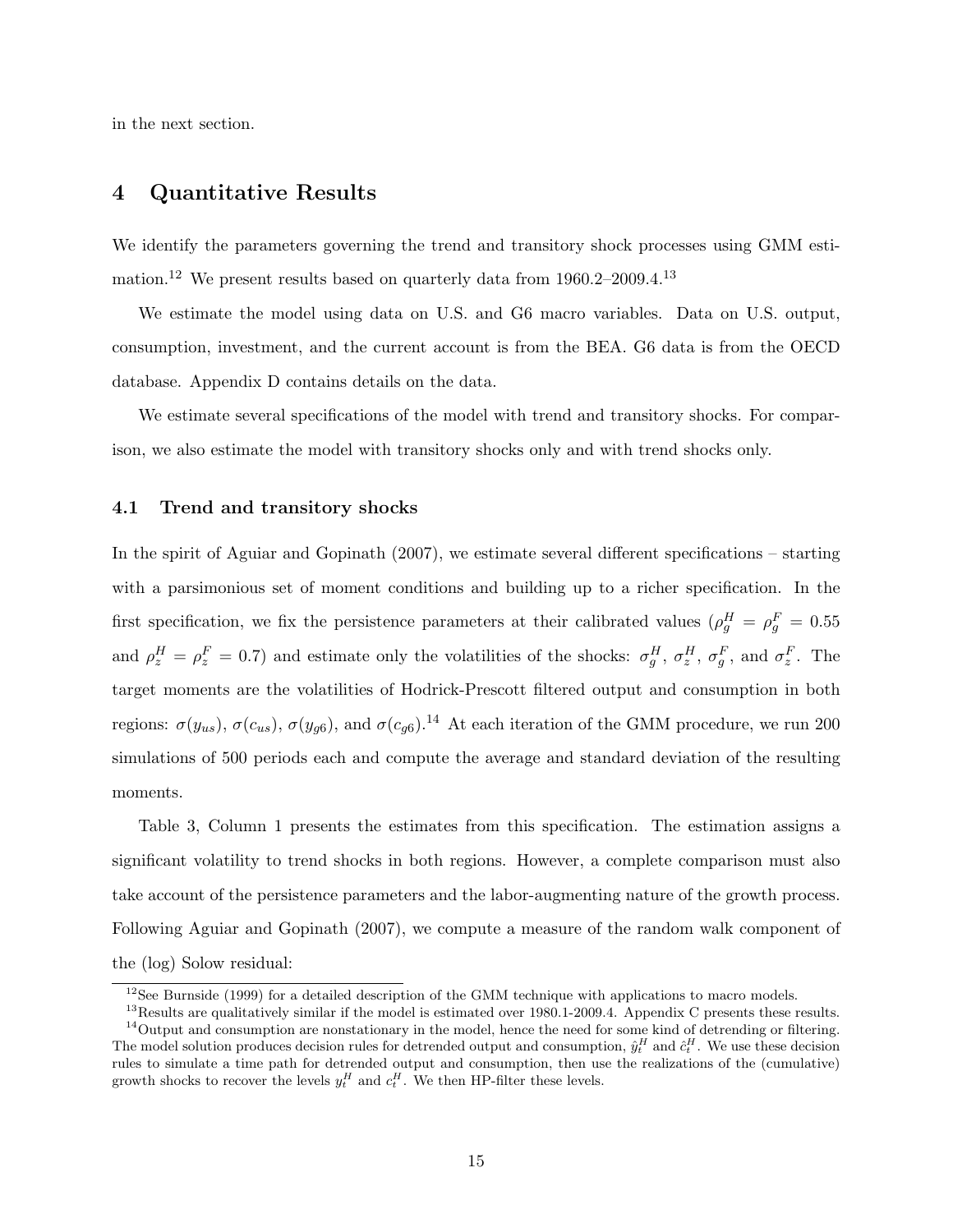| $\mathbf{1}$ | $\overline{2}$ | 3      | $\overline{4}$ | 5      |
|--------------|----------------|--------|----------------|--------|
| 0.76         | 0.84           | 0.57   |                | 0.74   |
| (0.07)       | (0.14)         | (0.23) |                | (0.06) |
| 0.54         | 0.53           | 0.54   | 0.87           |        |
| (0.10)       | (0.10)         | (0.13) | (0.06)         |        |
| 0.44         | 0.54           | 0.40   |                | 0.58   |
| (0.06)       | (0.13)         | (0.62) |                | (0.07) |
| 0.52         | 0.51           | 0.36   | 0.60           |        |
| (0.10)       | (0.10)         | (0.33) | (0.05)         |        |
|              | 0.48           | 0.64   |                | 0.54   |
|              | (0.09)         | (0.13) |                | (0.03) |
|              |                | 0.95   | 0.99           |        |
|              |                | (0.09) | (0.00)         |        |
|              | 0.41           | 0.56   |                | 0.46   |
|              |                |        |                | (0.06) |
|              |                | 0.93   | 0.98           |        |
|              |                | (0.46) | (0.01)         |        |
| 1.82         | 1.60           | 2.07   |                |        |
| 0.99         | 0.82           | 1.55   |                |        |
|              |                | 0.26   | 0.01           | 0.02   |
|              |                | (0.16) | (0.62)         |        |

Table 3: Estimated parameter values using GMM estimation (1960.2–2009.4). Estimated values for standard deviations are expressed in percentage terms. Standard errors are in parentheses.  $rw<sup>i</sup>$ is the variance of the random walk component of the (log) Solow residual divided by the variance of the (log) Solow residual. For overidentified models,  $p_j$  is the p-value of the J statistic for the overidentification test. A value less than 0.05 indicates that we can reject the model at the 5% level. The target moments for Specification 1 are the volatilities of HP-filtered output and consumption in each region  $\{\sigma(y_{us}), \sigma(c_{us}), \sigma(y_{q6}), \sigma(c_{q6})\}\)$ . The target moments for Specification 2 include all the target moments of Specification 1, plus the correlation of HP-filtered consumption with output in each region  $\{\rho(y_{us}, c_{us}), \rho(y_{q6}, c_{q6})\}\.$  The target moments for Specifications 3, 4, and 5 include all the target moments from Specification 2, plus the volatilities of first-differenced (unfiltered) output in each region,  $\{\sigma(\Delta y_{us}), \sigma(\Delta y_{g6})\}$ ; the correlation of HP-filtered current-account-to-GDP with output,  $\{\rho(y_{us}, ca_{us})\}$ ; the first-order autocorrelation of HP-filtered output in each region,  $\{\rho(y_{us}),\}$  $\rho(y_{g6})\$ ; and the first-order autocorrelation of first-differenced (unfiltered) output in each region,  $\{\rho(\Delta y_{us}), \rho(\Delta y_{g6})\}\.$  Specification 4 sets  $\sigma_g^H = \sigma_g^F = 0$ . Specification 5 sets  $\sigma_z^H = \sigma_z^F = 0$ . When not estimated, we set  $\rho_g^H$  and  $\rho_g^F$  to 0.55, and we set  $\rho_z^H$  and  $\rho_z^F$  to 0.7.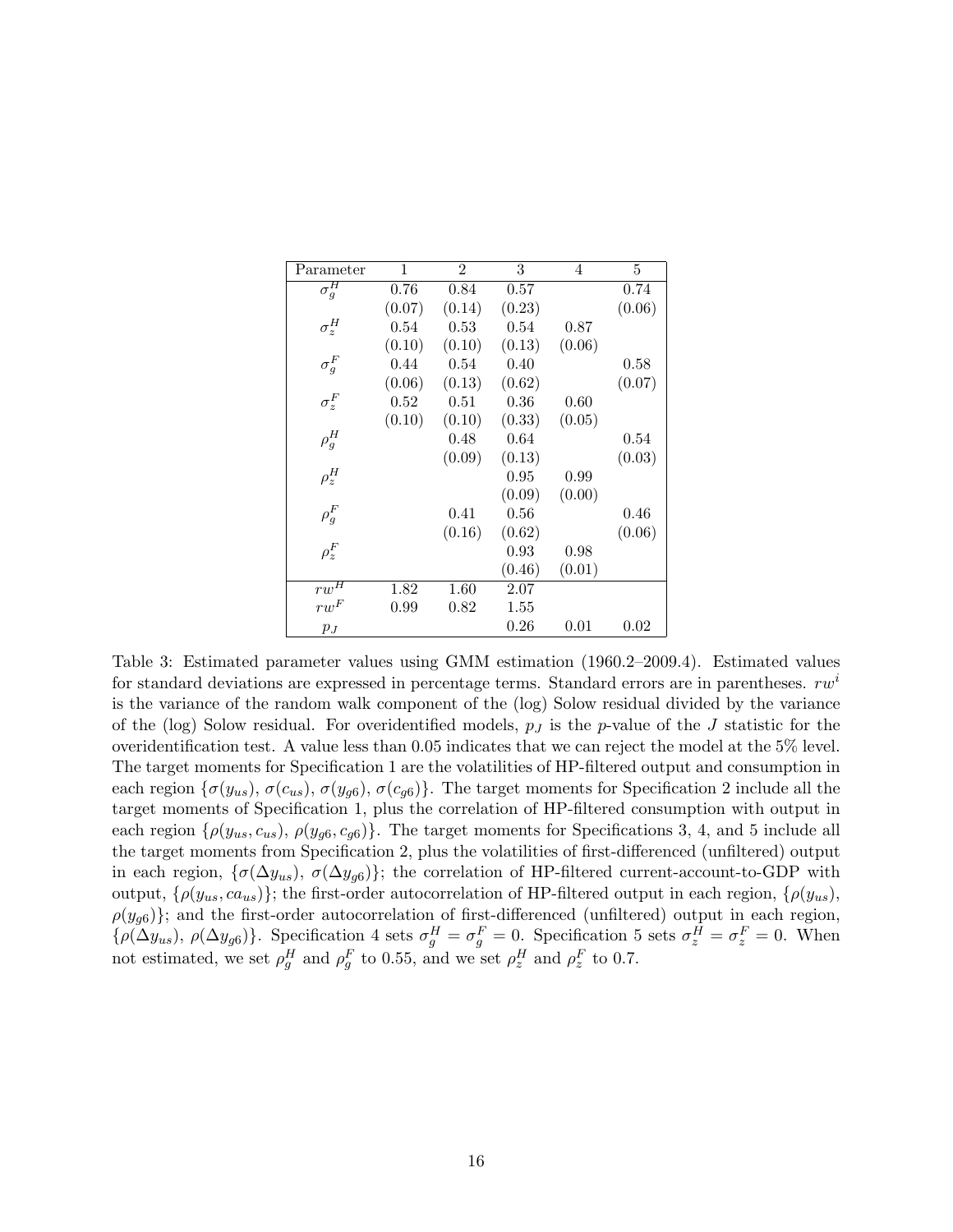| Moment                          | Data    | $\mathbf{1}$      | $\overline{2}$ | $\overline{3}$ | 4                 | 5          |
|---------------------------------|---------|-------------------|----------------|----------------|-------------------|------------|
| $\sigma(y_{us})$                | 1.53    | $\overline{1.53}$ | 1.53           | 1.42           | $\overline{1.29}$ | 1.22       |
|                                 |         | (0.11)            | (0.11)         | (0.11)         | (0.09)            | (0.11)     |
| $\sigma(c_{us})/\sigma(y_{us})$ | 0.81    | 0.81              | 0.81           | 0.82           | 0.78              | 0.95       |
|                                 |         | (0.02)            | (0.02)         | (0.03)         | (0.01)            | (0.02)     |
| $\sigma(i_{us})/\sigma(y_{us})$ | 4.63    | 2.24              | 2.23           | 2.21           | 2.24              | 2.12       |
|                                 |         | (0.05)            | (0.05)         | (0.05)         | (0.03)            | (0.06)     |
| $\sigma(y_{g6})$                | 1.12    | 1.12              | 1.12           | 0.94           | $\rm 0.93$        | 0.89       |
|                                 |         | (0.07)            | (0.07)         | (0.07)         | (0.07)            | (0.07)     |
| $\sigma(c_{g6})/\sigma(y_{g6})$ | 0.71    | 0.71              | 0.71           | 0.80           | 0.70              | $0.95\,$   |
|                                 |         | (0.03)            | (0.03)         | (0.04)         | (0.01)            | (0.03)     |
| $\sigma(i_{g6})/\sigma(y_{g6})$ | 2.41    | 2.46              | 2.44           | 2.41           | 2.32              | $2.31\,$   |
|                                 |         | (0.10)            | (0.09)         | (0.12)         | (0.05)            | (0.11)     |
| $\sigma (ca_{us})$              | 0.12    | $0.54\,$          | 0.49           | 0.51           | 0.19              | $0.50\,$   |
|                                 |         | (0.03)            | (0.03)         | (0.03)         | (0.01)            | (0.03)     |
| $\rho(y_{us}, c_{us})$          | 0.87    | 0.84              | 0.87           | 0.84           | 1.00              | 0.89       |
|                                 |         | (0.02)            | (0.02)         | (0.02)         | (0.00)            | (0.01)     |
| $\rho(y_{us}, i_{us})$          | 0.91    | $\rm 0.94$        | 0.95           | 0.94           | 0.96              | $\rm 0.93$ |
|                                 |         | (0.01)            | (0.01)         | (0.01)         | (0.00)            | (0.01)     |
| $\rho(y_{us},ca_{us})$          | $-0.43$ | $-0.12$           | $-0.18$        | $-0.11$        | $-0.65$           | $-0.30$    |
|                                 |         | (0.06)            | (0.06)         | (0.06)         | (0.04)            | (0.04)     |
| $\rho(y_{g6}, c_{g6})$          | 0.82    | 0.77              | 0.82           | 0.80           | $0.99\,$          | $0.87\,$   |
|                                 |         | (0.03)            | (0.03)         | (0.03)         | (0.00)            | (0.02)     |
| $\rho(y_{g6}, i_{g6})$          | 0.91    | 0.86              | 0.87           | 0.81           | 0.93              | 0.79       |
|                                 |         | (0.02)            | (0.01)         | (0.03)         | (0.01)            | (0.03)     |
| $\sigma(\Delta y_{us})$         | 0.87    | 0.97              | 1.00           | 0.84           | 0.99              | 0.63       |
|                                 |         | (0.04)            | (0.04)         | (0.03)         | (0.03)            | (0.03)     |
| $\sigma(\Delta y_{g6})$         | 0.76    | 0.80              | 0.82           | $0.57\,$       | 0.69              | $0.48\,$   |
|                                 |         | (0.03)            | (0.03)         | (0.02)         | (0.02)            | (0.02)     |
| $\rho(y_{us})$                  | 0.86    | 0.81              | 0.80           | 0.85           | 0.74              | 0.92       |
|                                 |         | (0.02)            | (0.02)         | (0.02)         | (0.03)            | (0.01)     |
| $\rho(y_{g6})$                  | 0.85    | 0.73              | 0.72           | 0.83           | 0.74              | 0.91       |
|                                 |         | (0.03)            | (0.03)         | (0.02)         | (0.03)            | (0.01)     |
| $\rho(\Delta y_{us})$           | 0.34    | 0.22              | $\rm 0.21$     | 0.30           | 0.02              | 0.67       |
|                                 |         | (0.04)            | (0.04)         | (0.04)         | (0.05)            | (0.03)     |
| $\rho(\Delta y_{g6})$           | 0.46    | 0.04              | 0.04           | $0.24\,$       | 0.01              | $0.57\,$   |
|                                 |         | (0.05)            | (0.05)         | (0.05)         | (0.05)            | (0.03)     |

Table 4: Business cycle moments (1960.2–2009.4). Model moments are averages over 200 simulations of 500 periods each. Values in parentheses are standard deviations of the moments over the 200 simulations. See Table 3 for a description of the different specifications.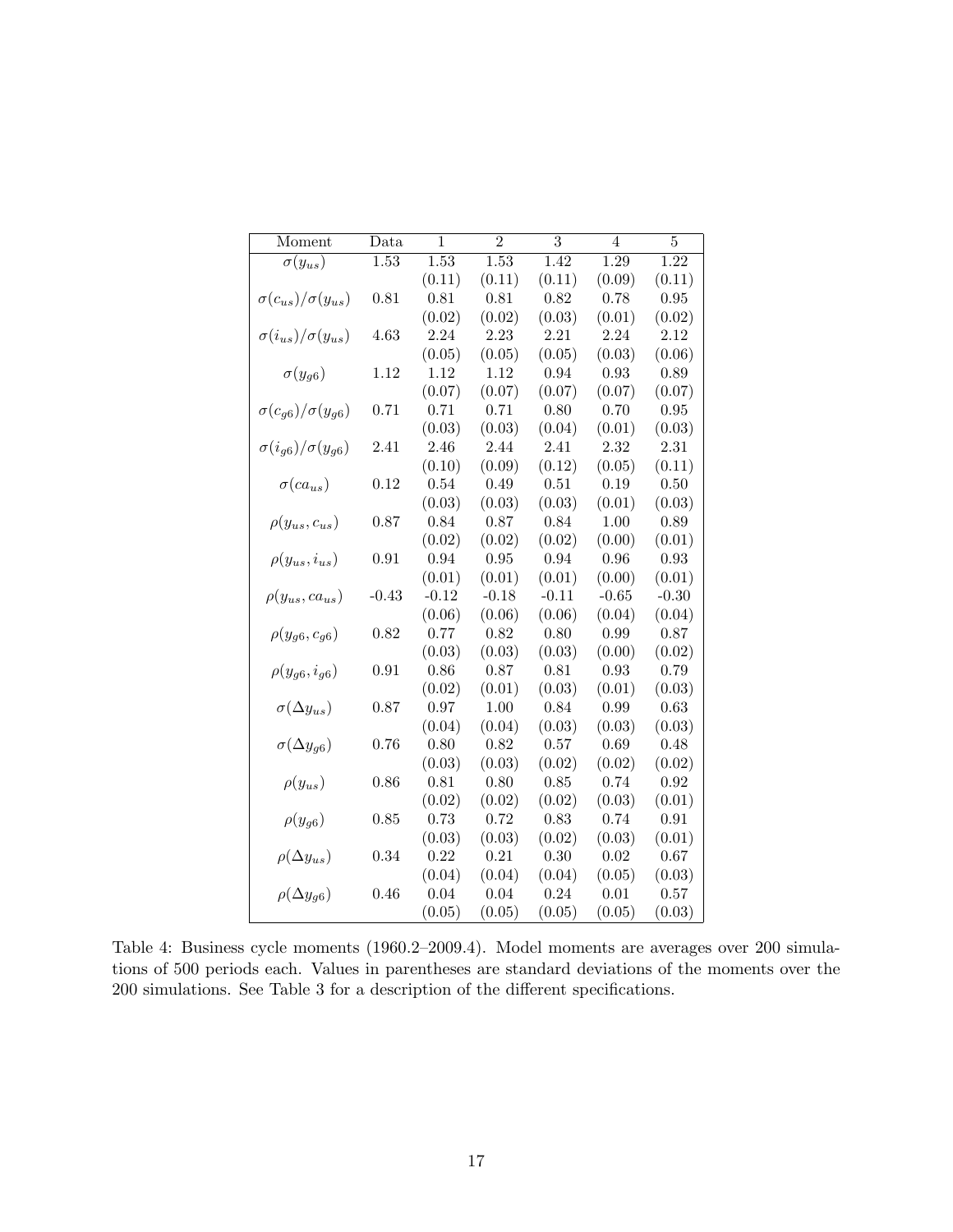$$
rw = \frac{(1 - \alpha)^2 \sigma_g^2 / (1 - \rho_g)^2}{[2/(1 + \rho_z)] \sigma_z^2 + [(1 - \alpha)^2 \sigma_g^2 / (1 - \rho_g^2)]}
$$
(14)

Equation (14) is based on a Beveridge-Nelson decomposition of the Solow residual (Beveridge and Nelson, 1981).<sup>15</sup> The resulting value for the U.S. is 1.82. This is significantly higher than the random walk components of both Canada (0.37) and Mexico (0.96), as estimated by Aguiar and Gopinath (2007).  $rw$  is also considerably higher for the U.S. than for the G6 (0.99), according to our estimation. We find it striking that so much of the variation in U.S. TFP can be attributed to trend shocks, which are commonly thought of as an emerging-market phenomenon.

Table 4 compares business cycle moments across model and data. Specification 1 matches the four target moments exactly. It also predicts a countercyclical current account balance, although the magnitude of the correlation is smaller in the model  $(-0.12)$  than in the data  $(-0.43)$ . Note that consumption is less volatile than output in the U.S.  $(\sigma(c_{us})/\sigma(y_{us}) = 0.81)$ . In this sense, the U.S. differs from emerging economies, which tend to have relatively volatile consumption. Our results show that strong trend shocks can be consistent with both a countercyclical current account and low consumption volatility. The model somewhat underestimates the volatility of investment in the U.S. and overestimates the volatility of the current account balance.

In Specification 2, we expand the set of target moments to also include the correlation of HPfiltered consumption with output in both regions,  $\{\rho(y_{us}, c_{us}), \rho(y_{g6}, c_{g6})\}$ , and we estimate two more parameters:  $\rho_g^H$  and  $\rho_g^F$ . The main quantitative results are unchanged. In particular, the estimation still predicts a high  $rw$  for the U.S.  $(1.60)$  and a moderately countercylical current account balance (-0.18).

Specification 3 is the richest specification we consider, and our preferred one. We now estimate all the parameters governing the trend and transitory shock processes:  $\sigma_g^H$ ,  $\sigma_z^H$ ,  $\sigma_g^F$ ,  $\sigma_z^F$ ,  $\rho_g^H$ ,  $\rho_z^H$ ,  $\rho_g^F$ , and  $\rho_z^F$ . We use 13 target moments: the volatilities of HP-filtered output and consumption in each region,  $\{\sigma(y_{us}), \sigma(c_{us}), \sigma(y_{g6}), \sigma(c_{g6})\}$ ; the volatilities of first-differenced (unfiltered) output in each region,  $\{\sigma(\Delta y_{us}), \ \sigma(\Delta y_{g6})\}$ ; the correlation of HP-filtered consumption with output in

<sup>&</sup>lt;sup>15</sup>Specifically, rw is the variance of the first difference of the random walk component of the (log) Solow residual divided by the variance of the first difference of the (log) Solow residual. This is the measure advocated by Cochrane (1988).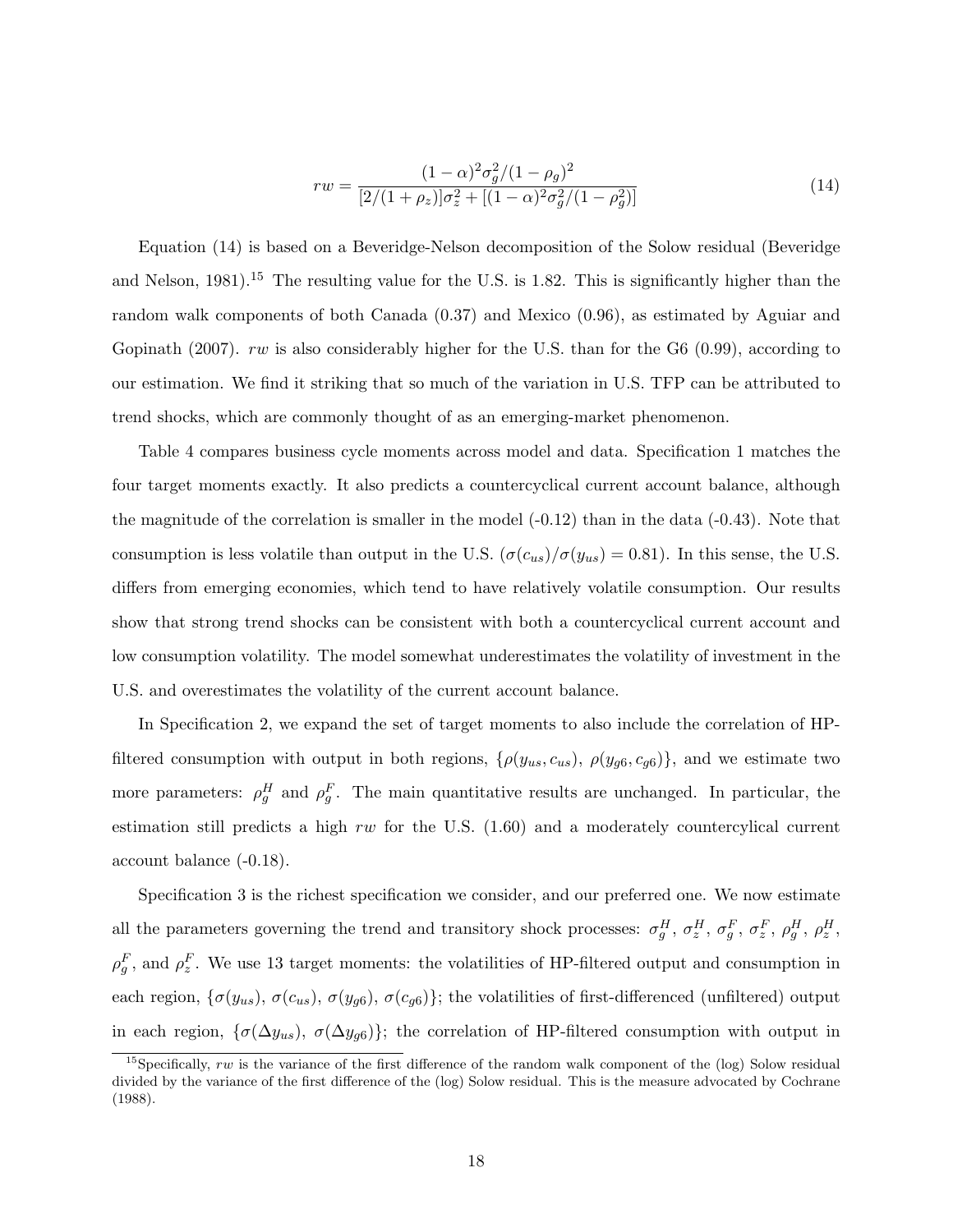each region,  $\{\rho(y_{us}, c_{us}), \rho(y_{g6}, c_{g6})\}$ ; the correlation of HP-filtered current-account-to-GDP with output,  $\{\rho(y_{us}, ca_{us})\}$ ; the first-order autocorrelation of HP-filtered output in each region,  $\{\rho(y_{us}), \sigma(y_{us})\}$  $\rho(y_{g6})$ ; and the first-order autocorrelation of first-differenced (unfiltered) output in each region,  $\{\rho(\Delta y_{us}), \ \rho(\Delta y_{g6})\}.$  The estimation continues to assign a significant volatility to trend shocks in both regions, and the rw statistic for the U.S. is quite high  $(2.07)$ . With 13 target moments and 8 parameters to estimate, the model is now overidentified, so we can test the overidentifying restrictions. The p-value of the J statistic is 0.26, so we cannot reject the model at any of the standard confidence levels. Although some of the parameters for the G6 are not very precisely estimated, all of the estimates for the U.S. are reasonably precise.

The model moments match the data reasonably well (Table 4, Column 3). The model continues to predict a moderately countercyclical current account balance (-0.11). Most of the other moments are a good match. The main exceptions are the volatility of investment in the U.S. (underestimated) and the volatility of the current account (overestimated). This specification offers a closer match to the autocorrelations of first-differenced output than the previous two specifications did.

#### 4.2 Transitory shocks only

Next, we ask what happens when we turn the trend shocks off. In Specification 4, we fix  $\sigma_g^H$  =  $\sigma_g^F = 0$  and estimate  $\sigma_z^H$ ,  $\sigma_z^F$ ,  $\rho_z^H$ , and  $\rho_z^F$ . The target moments are the same as in Specification 3. Interestingly, the estimation now assigns a very high value to  $\rho_z^H$  (0.99), the persistence of the transitory TFP process.<sup>16</sup> Roughly speaking, the model now "wants" the transitory shock to be permanent. Even more interesting, the model now predicts a strongly countercyclical current account (-0.62). This appears to go against the intuition from impulse response functions in Section 3, where we argued that the current account tends to increase after a positive transitory shock. However, when the transitory TFP process is extremely persistent, this result is overturned, and a positive transitory shock can lead to a decline in the current account. Effectively, the transitory shock behaves more like a permanent shock when  $\rho_z^H$  is very high.<sup>17</sup>

<sup>&</sup>lt;sup>16</sup>When estimated over 1980.1–2009.4, this result is even more dramatic: the estimation pins  $\rho_z^H$  arbitrarily close to 1, the upper bound of the valid range of values for this parameter. Appendix C contains estimation results over 1980.1–2009.4.

<sup>&</sup>lt;sup>17</sup>This result turns out to be highly sensitive to the exact value of  $\rho_z$ . We also estimated a specification of the model where we fixed  $\rho_z^H = \rho_z^F = 0.95$  and estimated only  $\sigma_z^H$  and  $\sigma_z^F$ . This specification predicts a significantly positive current account  $(0.36)$ . The bottom line is that the model can generate a countercyclical current account with transitory shocks alone only if the persistence of the transitory TFP process is very high.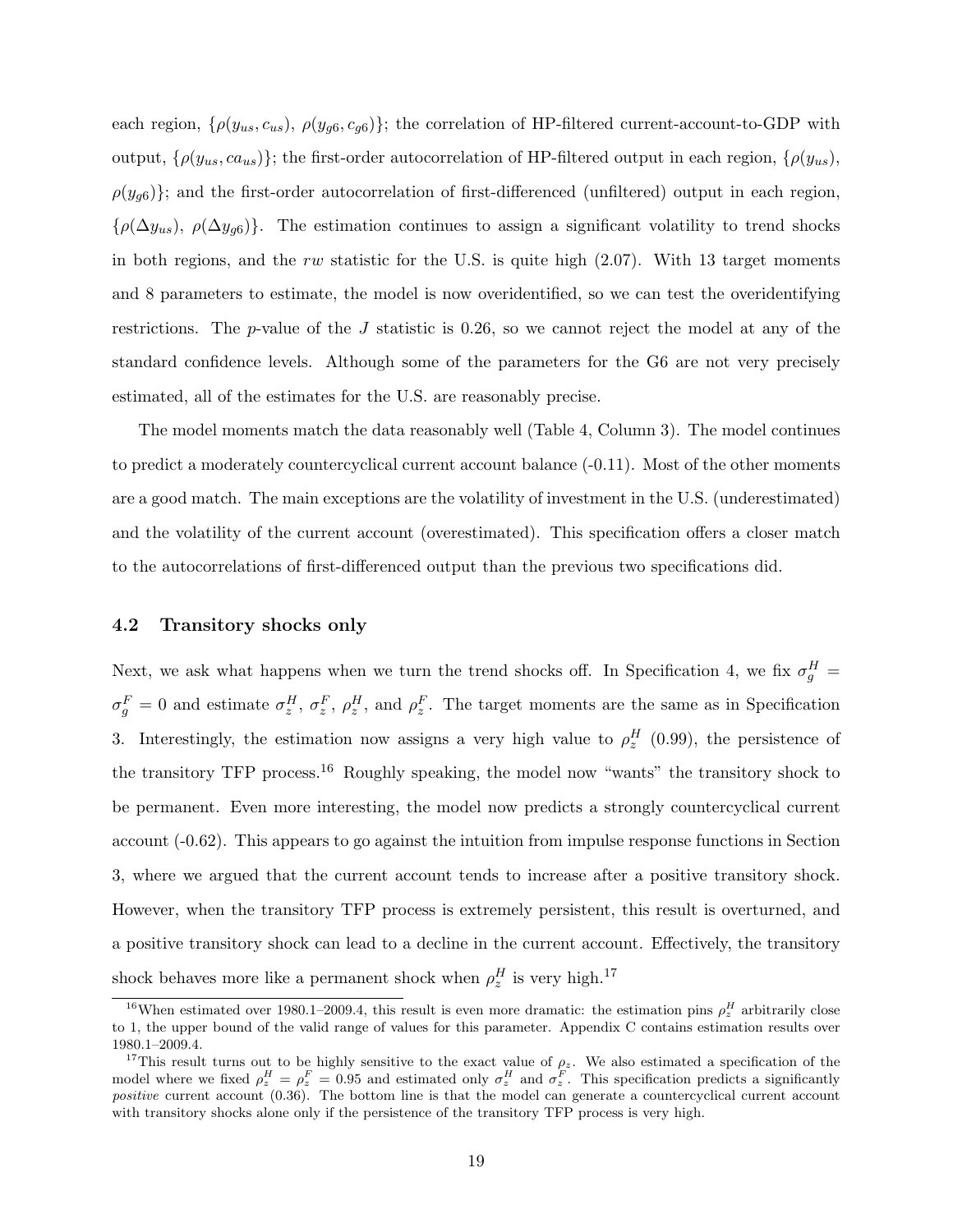Overall, Specification 4 (transitory shocks only) does not fit the data as well as Specification 3 (trend and transitory shocks). In particular, Specification 4 predicts a nearly lockstep correlation between HP-filtered consumption and output in both regions. The model also underestimates the autocorrelation of HP-filtered output and the autocorrelation of first-differenced (unfiltered) output. The p-value of the J statistic is 0.01, indicating that we can reject the model at the  $5\%$ level.

## 4.3 Trend shocks only

Specification 5 shuts off the transitory shocks. We now fix  $\sigma_z^H = \sigma_z^F = 0$  and estimate  $\sigma_g^H$ ,  $\sigma_g^F$ ,  $\rho_g^H$ , and  $\rho_g^F$ . The target moments are the same as in Specifications 3 and 4. Specification 5 again predicts a countercyclical current account (-0.30). However, relative to Specification 3 (trend and transitory shocks), it underestimates the volatility of output and overestimates the volatility of consumption in each region. Specification 5 also underestimates the volatility of first-differenced output and overestimates the autocorrelation of first-differenced output. The  $p$ -value of the  $J$ statistic is 0.02, again suggesting that we can reject the model at the 5% level.

## 5 Conclusion

Previous research has identified trend growth shocks to productivity as a possible driver of countercyclical external balances in emerging market countries. We argue that trend shocks can also help explain the countercyclical U.S. current account. Our approach has been to estimate a structural open economy macro model with trend and transitory productivity shocks. The specification that best matches the data assigns a large role to trend shocks. When estimated with transitory shocks alone, the model can produce a countercyclical current account only if the transitory TFP process is extremely persistent. While the simple RBC model considered here matches the data reasonably well, it does tend to underestimate the volatility of investment and overestimate the volatility of the current account. We speculate that adding financial frictions and shocks affecting firms' borrowing ability could improve the fit of the model, as suggested by Garcia-Cicco et al. (2010) and others. We leave these extensions for future research.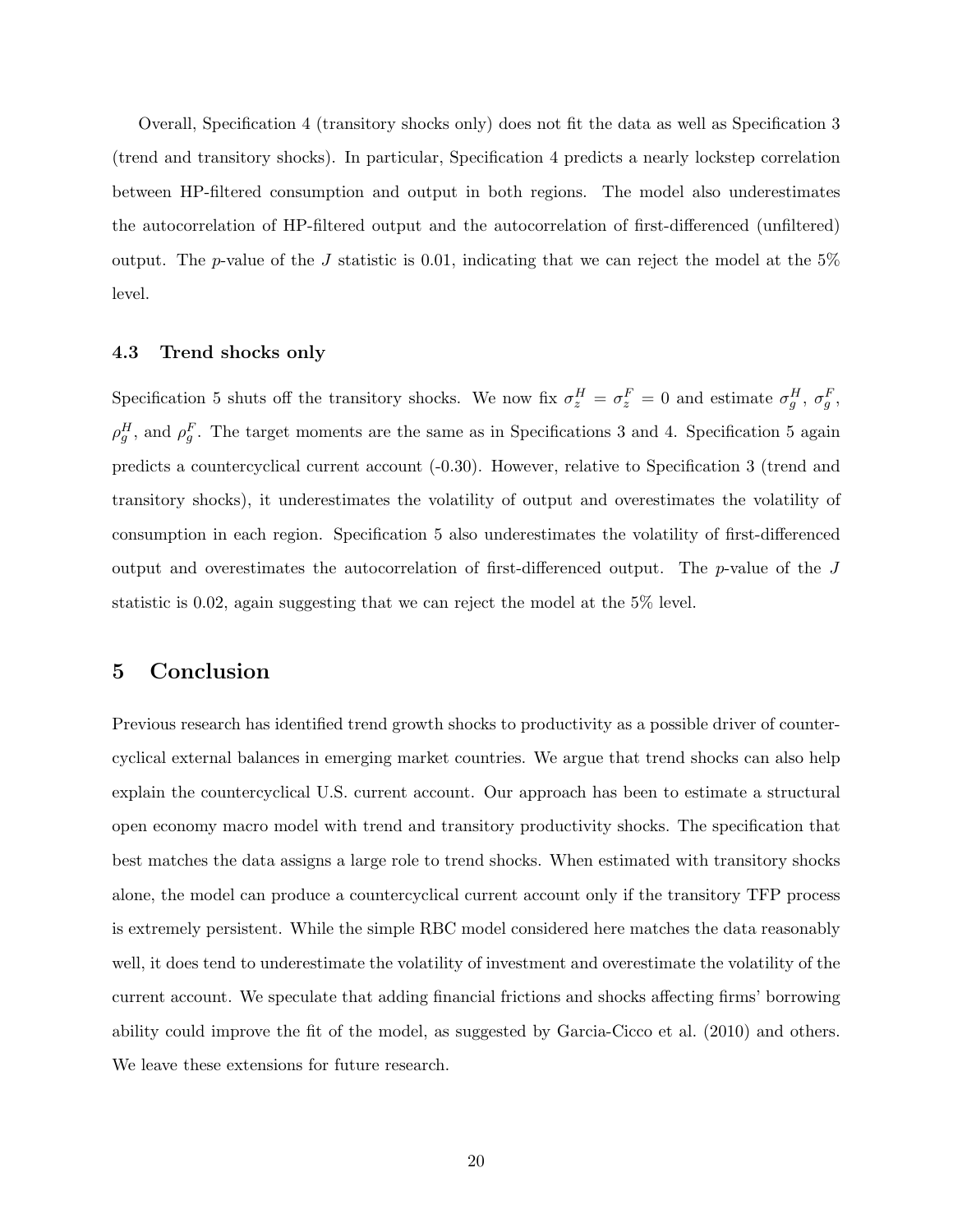# Appendix

# A First-order conditions

The first-order conditions of the representative firm in country i are:

$$
w_t^i = (1 - \alpha) \frac{y_t^i}{l_t^i}
$$
\n
$$
1 + \varphi \left(\frac{k_{t+1}^i}{k_t^i} - e^{\bar{g}}\right) =
$$
\n
$$
E_t \left[ m_{t+1,t}^i \left(\frac{p_{t+1}^i}{p_t^i}\right) \left\{ \alpha \frac{y_{t+1}^i}{k_{t+1}^i} + 1 - \delta + \frac{\varphi}{2} \left( \left(\frac{k_{t+2}^i}{k_{t+1}^i}\right)^2 - \left(e^{\bar{g}}\right)^2 \right) \right\} \right]
$$
\n
$$
(16)
$$

The first-order conditions of the representative household in country  $i$  are:

$$
\frac{c_t^{i,-i}}{c_t^{i,i}} = \frac{1-\omega}{\omega} \left(\frac{p_t^i}{p_t^{-i}}\right)^{\phi} \tag{17}
$$

$$
\frac{c_t^i}{\gamma} = \frac{p_t^i w_t^i}{p_t^{i,c}} \left(\frac{1 - l_t^i}{1 - \gamma}\right) \tag{18}
$$

$$
\frac{u_{c,t}^i}{p_t^{i,c}} \left(1 + \xi \frac{b_{t+1}^i}{\Gamma_t^H}\right) = E_t \left[\beta \left(\frac{u_{c,t+1}^i}{p_{t+1}^{i,c}}\right) r_t\right]
$$
\n
$$
\left[\xi^i \gamma(1 - t_i) \right]^{1-\sigma}
$$
\n(19)

where 
$$
u_{c,t}^i \equiv \frac{\left[c_t^{i\gamma}(1 - l_t^i)^{1-\gamma}\right]^{\frac{1}{\gamma}}}{c_t^i}
$$

## B Detrending and Equilibrium

To solve the model using locally accurate solution techniques, it is necessary to express it in detrended form. For any (trending) variable  $x_t$ , let  $\hat{x}_t \equiv x_t/\Gamma_{t-1}^H$  be its detrended counterpart. The following variables have a stochastic trend and need to be detrended:  $y_t^i$ ,  $k_t^i$ ,  $d_t^i$ ,  $w_t^i$ ,  $b_t^i$ ,  $c_t^i$ , and  $c_t^{i,j}$  $_t^{i,j}.$ The remaining variables are already stationary. In what follows, it is useful to define the following auxiliary variable: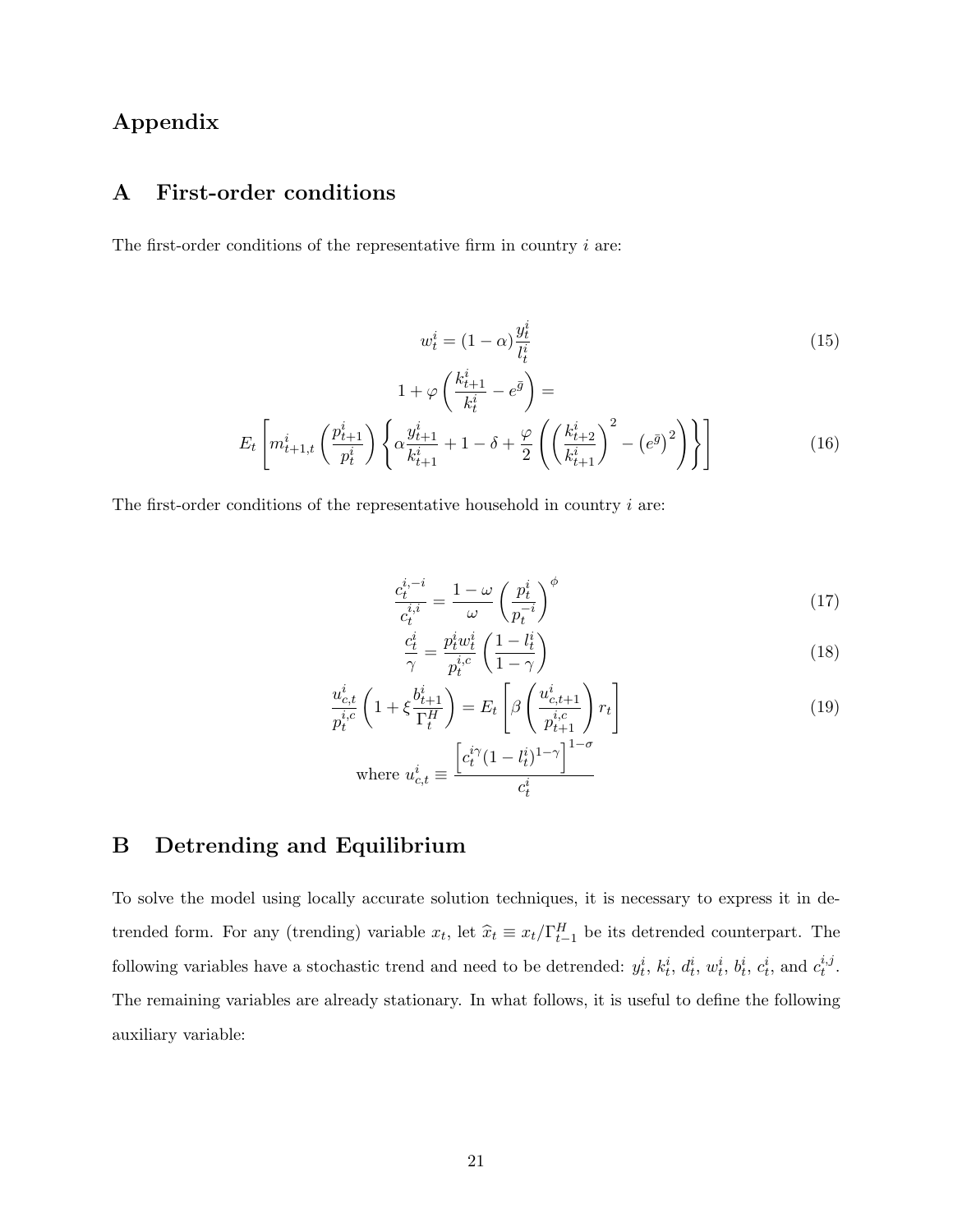$$
h_t \equiv \frac{\Gamma_t^H}{\Gamma_{t-1}^H} = e^{g_t^H} \pi_t^{\lambda}
$$

The production functions can then be written as follows:

$$
\widehat{y}_t^H = e^{z_t^H} \widehat{k}_t^{H\alpha} \left( l_t^H h_t \right)^{1-\alpha} \tag{20}
$$

$$
\widehat{y}_t^F = e^{z_t^F} \widehat{k}_t^{F\alpha} \left( l_t^F e^{g_t^F} \pi_t^{1-\lambda} \right)^{1-\alpha} \tag{21}
$$

The law of motion for capital can be written:

$$
\widehat{k}_{t+1}^{i}h_{t} = \widehat{x}_{t}^{i} + (1 - \delta)\widehat{k}_{t}^{i} - \frac{\varphi}{2} \left(\frac{\widehat{k}_{t+1}^{i}h_{t}}{\widehat{k}_{t}^{i}} - e^{\bar{g}}\right)^{2}\widehat{k}_{t}^{i}
$$
\n(22)

The household budget constraint can be written:

$$
p_t^i \left( \hat{w}_t^i l_t^i + \hat{d}_t^i \right) + r_{t-1} \hat{b}_t^i = p_t^{i,c} \hat{c}_t^i + \hat{b}_{t+1}^i h_t + \frac{\xi}{2} \left( \hat{b}_{t+1}^i \right)^2 h_t \tag{23}
$$

The intertemporal first-order condition for the representative household can be written:

$$
\frac{u_{\hat{c},t}^i}{p_t^{i,c}} \left(1 + \xi \hat{b}_{t+1}^i\right) = E_t \left[\beta \left(\frac{u_{\hat{c},t+1}^i}{p_{t+1}^{i,c}}\right) h_t^{\gamma(1-\sigma)-1} r_t\right]
$$
\n
$$
\text{where } u_{\hat{c},t}^i \equiv \frac{\left[\hat{c}_t^{i\gamma} (1 - l_t^i)^{1-\gamma}\right]^{1-\sigma}}{\hat{c}_t^i}
$$
\n(24)

The intertemporal first-order condition for the representative firm can be written: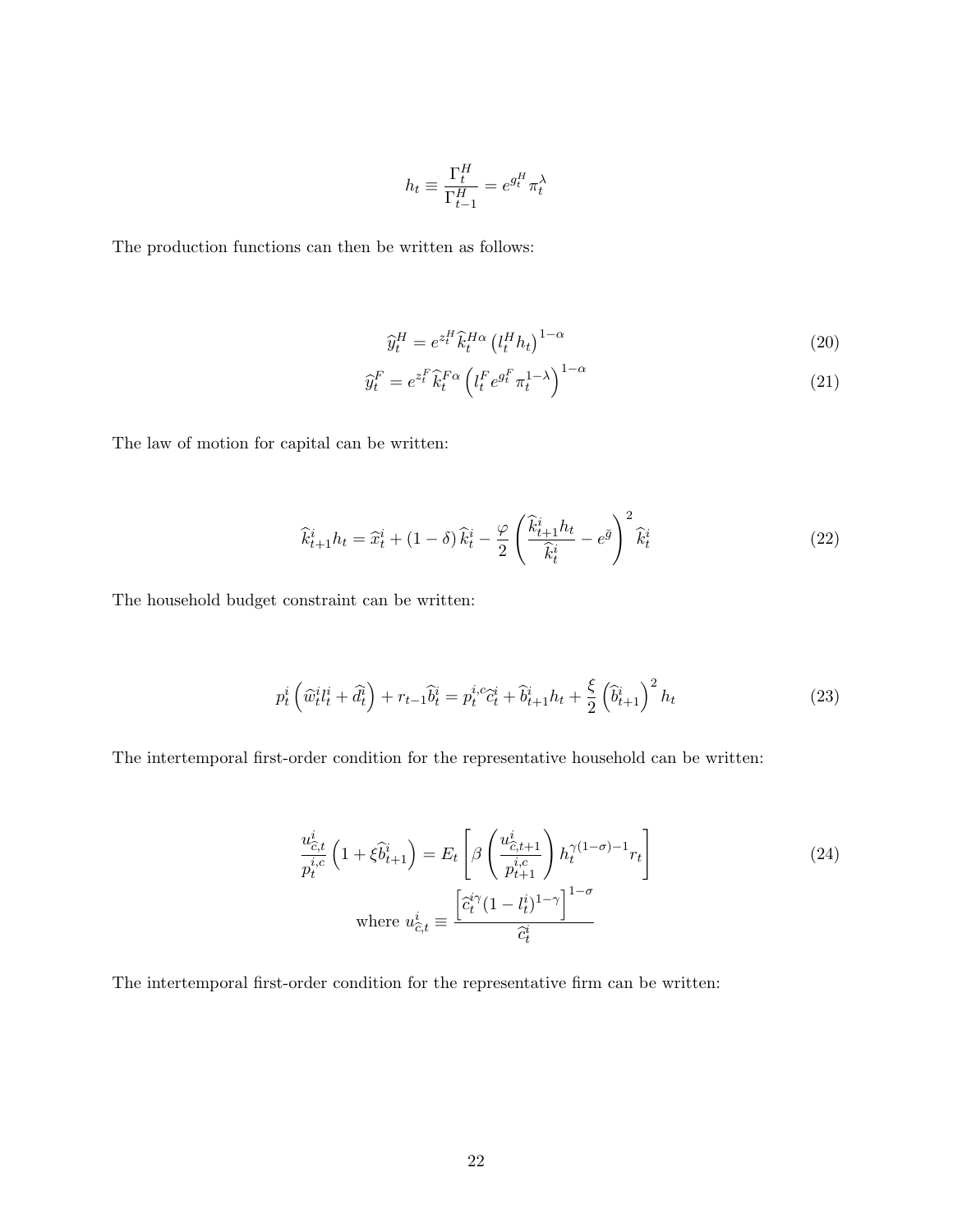$$
1 + \varphi \left( \frac{\hat{k}_{t+1}^i h_t}{\hat{k}_t^i} - e^{\bar{g}} \right) =
$$
  

$$
E_t \left[ m_{t+1,t}^i \left( \frac{p_{t+1}^i}{p_t^i} \right) \left\{ \alpha \frac{\hat{y}_{t+1}^i}{\hat{k}_{t+1}^i} + 1 - \delta + \frac{\varphi}{2} \left( \left( \frac{\hat{k}_{t+2}^i h_{t+1}}{\hat{k}_{t+1}^i} \right)^2 - \left( e^{\bar{g}} \right)^2 \right) \right\} \right]
$$
(25)

The stochastic discount factor can be written:

$$
m_{t+1,t}^{i} = \beta \left(\frac{u_{\hat{c},t+1}^{i}}{u_{\hat{c},t}^{i}}\right) \left(\frac{p_t^{i,c}}{p_{t+1}^{i,c}}\right) h_t^{\gamma(1-\sigma)-1}
$$
\n(26)

The market-clearing conditions  $(11)$  and  $(12)$ , the expression for the consumption basket  $(5)$ , the expression for shareholder proceeds (3), the expression for the current account (13), and the remaining first-order conditions can be written in detrended form simply by replacing each trending variable  $x_t$  with its detrended counterpart,  $\hat{x}_t$ .

An *equilibrium* is a sequence of prices  $\{p_t^i, \hat{w}_t^i, r_t^i\}$ , capital stocks  $\{\hat{k}_t^i\}$ , labor  $\{l_t^i\}$ , output  $\{\hat{y}_t^i\}$ , consumption  $\{\hat{c}_t^{i,j}\}$  $\{\hat{b}_t^i\}$ , and bond holdings  $\{\hat{b}_t^i\}$  such that (i) goods and asset markets clear, and (ii) households and firms in both countries behave optimally, taking prices as given.

## C Estimation results over 1980.1–2009.4

Tables 5 and 6, below, present results from estimating the model over the time period 1980.1– 2009.4. The baseline calibration is the same as in Table 2, except that  $\bar{g}$  is set to 0.0067 to match the quarterly growth rate of U.S. output over this time period.

## D Data

This appendix describes the data used in our estimation exercises. Data is quarterly, from 1960.2– 2009.4. We take output, consumption, and investment from the BEA for the U.S., and from the OECD "StatExtracts" database for the G6. We also get the U.S. current account balance from the BEA. All G6 variables are measured in terms of U.S. dollars at purchasing power parity (OECD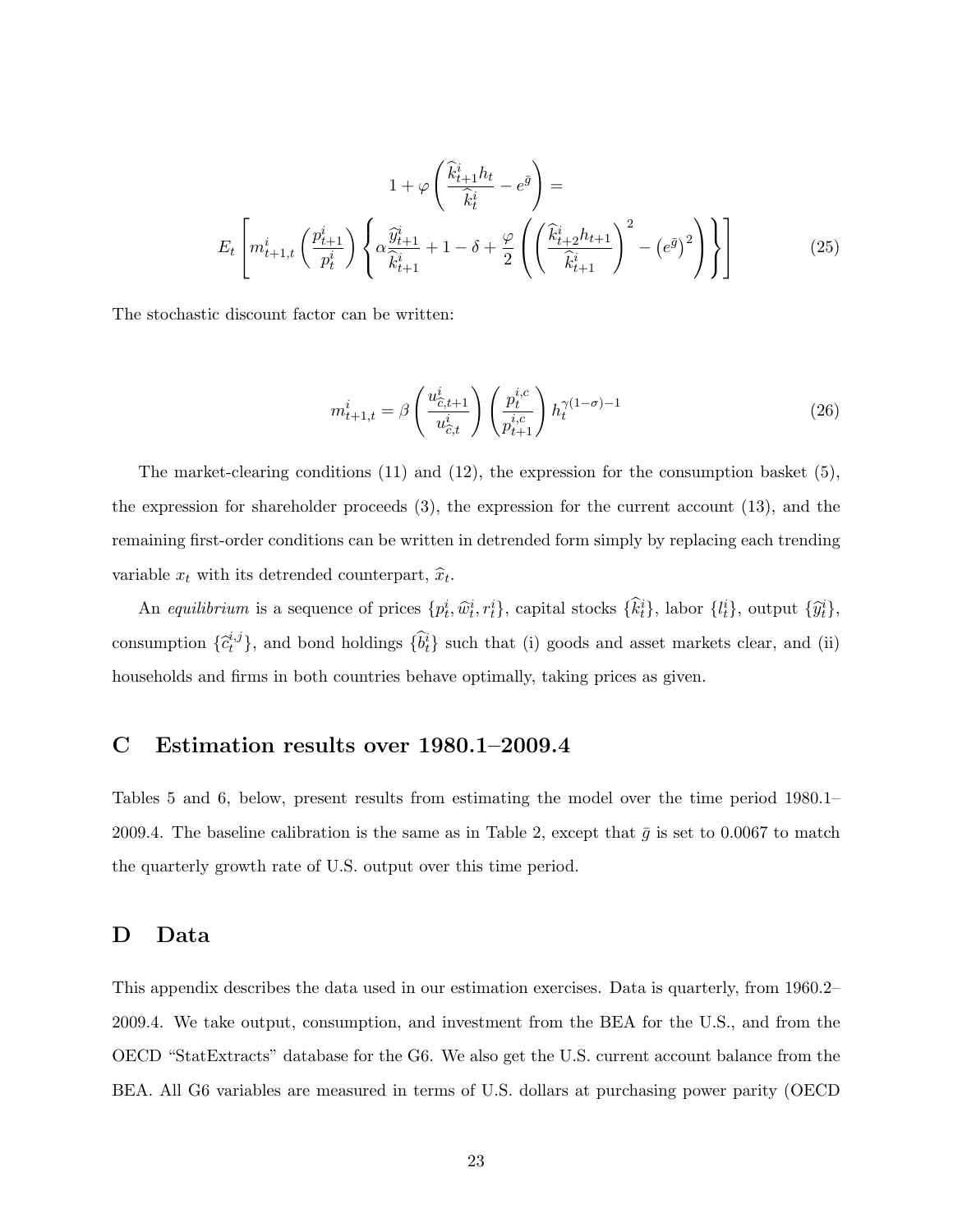| Parameter    | $\mathbf{1}$ | $\overline{2}$ | 3      | $\overline{4}$ | 5      |
|--------------|--------------|----------------|--------|----------------|--------|
| $\sigma^H_g$ | 0.64         | 0.73           | 0.57   |                | 0.66   |
|              | (0.07)       | (0.15)         | (0.08) |                | (0.06) |
| $\sigma_z^H$ | 0.53         | 0.53           | 0.37   | 0.69           |        |
|              | (0.13)       | (0.13)         | (0.07) | (0.06)         |        |
| $\sigma_g^F$ | 0.34         | 0.44           | 0.34   |                | 0.45   |
|              | (0.05)       | (0.20)         | (0.65) |                | (0.05) |
| $\sigma_z^F$ | 0.58         | 0.57           | 0.30   | 0.54           |        |
|              | (0.13)       | (0.13)         | (0.38) | (0.04)         |        |
| $\rho_g^H$   |              | 0.46           | 0.57   |                | 0.54   |
|              |              | (0.11)         | (0.06) |                | (0.03) |
| $\rho_z^H$   |              |                | 0.64   | 1.00           |        |
|              |              |                | (0.28) | (0.00)         |        |
| $\rho_g^F$   |              | 0.37           | 0.60   |                | 0.59   |
|              |              | (0.38)         | (0.73) |                | (0.05) |
| $\rho^F_z$   |              |                | 0.92   | 0.96           |        |
|              |              |                | (0.94) | (0.01)         |        |
| $rw^H$       | 1.54         | 1.33           | 2.06   |                |        |
| $rw^F$       | 0.56         | 0.46           | 1.88   |                |        |
|              |              |                | 0.52   | 0.08           | 0.18   |
| $p_J$        |              |                |        |                |        |

Table 5: Estimated parameter values using GMM estimation (1980.1–2009.4). Estimated values for standard deviations are expressed in percentage terms. Standard errors are in parentheses.  $rw<sup>i</sup>$ is the variance of the random walk component of the (log) Solow residual divided by the variance of the (log) Solow residual. For overidentified models,  $p_j$  is the p-value of the J statistic for the overidentification test. A value less than 0.05 indicates that we can reject the model at the 5% level. The target moments for Specification 1 are the volatilities of HP-filtered output and consumption in each region  $\{\sigma(y_{us}), \sigma(c_{us}), \sigma(y_{q6}), \sigma(c_{q6})\}\)$ . The target moments for Specification 2 include all the target moments of Specification 1, plus the correlation of HP-filtered consumption with output in each region  $\{\rho(y_{us}, c_{us}), \rho(y_{q6}, c_{q6})\}\.$  The target moments for Specifications 3, 4, and 5 include all the target moments from Specification 2, plus the volatilities of first-differenced (unfiltered) output in each region,  $\{\sigma(\Delta y_{us}), \sigma(\Delta y_{g6})\}$ ; the correlation of HP-filtered current-account-to-GDP with output,  $\{\rho(y_{us}, ca_{us})\}$ ; the first-order autocorrelation of HP-filtered output in each region,  $\{\rho(y_{us}),\}$  $\rho(y_{g6})\$ ; and the first-order autocorrelation of first-differenced (unfiltered) output in each region,  $\{\rho(\Delta y_{us}), \rho(\Delta y_{g6})\}\$ . Specification 4 sets  $\sigma_g^H = \sigma_g^F = 0$ . Specification 5 sets  $\sigma_z^H = \sigma_z^F = 0$ . When not estimated, we set  $\rho_g^H$  and  $\rho_g^F$  to 0.55, and we set  $\rho_z^H$  and  $\rho_z^F$  to 0.7.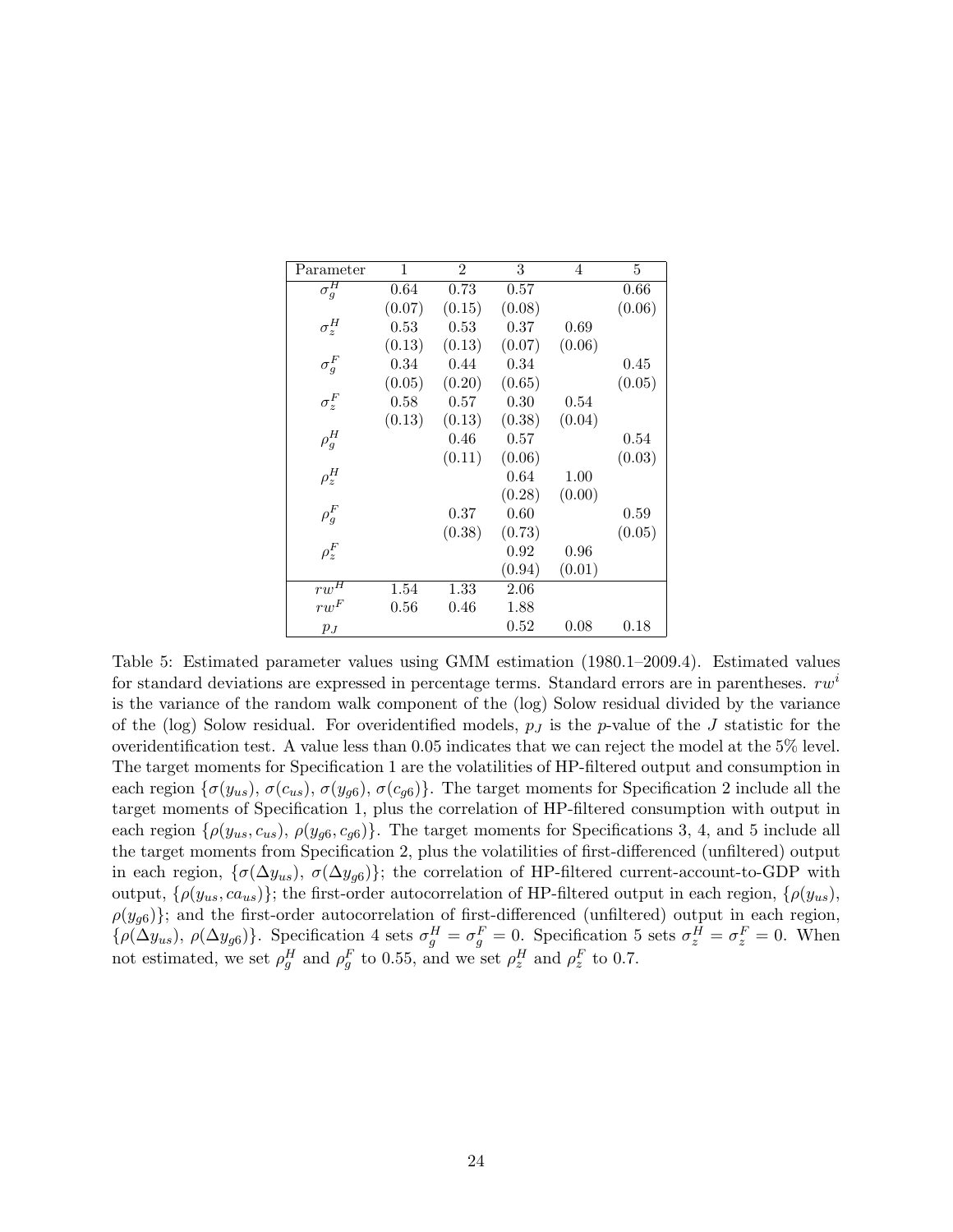| Moment                          | Data    | 1          | $\overline{2}$ | 3       | 4        | 5          |
|---------------------------------|---------|------------|----------------|---------|----------|------------|
| $\sigma(y_{us})$                | 1.36    | 1.36       | 1.36           | 1.13    | 0.95     | 1.09       |
|                                 |         | (0.09)     | (0.09)         | (0.08)  | (0.07)   | (0.10)     |
| $\sigma(c_{us})/\sigma(y_{us})$ | 0.78    | 0.78       | 0.78           | 0.84    | 0.92     | 0.95       |
|                                 |         | (0.03)     | (0.02)         | (0.02)  | (0.01)   | (0.02)     |
| $\sigma(i_{us})/\sigma(y_{us})$ | 4.91    | 2.28       | 2.28           | 2.24    | 2.18     | 2.16       |
|                                 |         | (0.05)     | (0.04)         | (0.06)  | (0.03)   | (0.07)     |
| $\sigma(y_{g6})$                | 1.09    | 1.09       | 1.09           | 0.82    | 0.90     | 0.82       |
|                                 |         | (0.06)     | (0.06)         | (0.06)  | (0.06)   | (0.07)     |
| $\sigma(c_{g6})/\sigma(y_{g6})$ | 0.61    | 0.61       | 0.61           | 0.81    | 0.59     | $\rm 0.95$ |
|                                 |         | (0.03)     | (0.03)         | (0.04)  | (0.01)   | (0.03)     |
| $\sigma(i_{g6})/\sigma(y_{g6})$ | 2.45    | 2.51       | 2.49           | 2.40    | 2.37     | 2.29       |
|                                 |         | (0.09)     | (0.08)         | (0.12)  | (0.05)   | (0.11)     |
| $\sigma (ca_{us})$              | 0.13    | 0.46       | 0.41           | 0.43    | 0.21     | 0.48       |
|                                 |         | (0.03)     | (0.02)         | (0.02)  | (0.02)   | (0.03)     |
| $\rho(y_{us}, c_{us})$          | 0.87    | 0.84       | 0.87           | 0.83    | 0.99     | 0.88       |
|                                 |         | (0.03)     | (0.02)         | (0.02)  | (0.00)   | (0.01)     |
| $\rho(y_{us}, i_{us})$          | 0.92    | $\rm 0.95$ | 0.95           | 0.94    | 0.96     | 0.91       |
|                                 |         | (0.01)     | (0.01)         | (0.01)  | (0.00)   | (0.01)     |
| $\rho(y_{us},ca_{us})$          | $-0.57$ | $-0.07$    | $-0.13$        | $-0.13$ | $-0.83$  | $-0.27$    |
|                                 |         | (0.06)     | (0.06)         | (0.06)  | (0.03)   | (0.05)     |
| $\rho(y_{g6},c_{g6})$           | 0.82    | 0.78       | 0.82           | 0.80    | $0.96\,$ | $0.82\,$   |
|                                 |         | (0.03)     | (0.03)         | (0.03)  | (0.01)   | (0.02)     |
| $\rho(y_{g6}, i_{g6})$          | 0.93    | 0.89       | 0.91           | 0.83    | 0.94     | 0.81       |
|                                 |         | (0.01)     | (0.01)         | (0.02)  | (0.01)   | (0.03)     |
| $\sigma(\Delta y_{us})$         | 0.77    | 0.90       | 0.92           | 0.71    | 0.76     | 0.56       |
|                                 |         | (0.03)     | (0.03)         | (0.03)  | (0.03)   | (0.03)     |
| $\sigma(\Delta y_{g6})$         | 0.62    | 0.83       | 0.85           | 0.49    | 0.65     | 0.40       |
|                                 |         | (0.03)     | (0.03)         | (0.02)  | (0.02)   | (0.02)     |
| $\rho(y_{us})$                  | 0.85    | 0.78       | $0.78\,$       | 0.82    | 0.74     | $\rm 0.92$ |
|                                 |         | (0.03)     | (0.03)         | (0.02)  | (0.03)   | (0.01)     |
| $\rho(y_{g6})$                  | 0.88    | 0.67       | 0.66           | 0.84    | 0.74     | 0.93       |
|                                 |         | (0.03)     | (0.03)         | (0.02)  | (0.03)   | (0.01)     |
| $\rho(\Delta y_{us})$           | 0.42    | 0.16       | 0.15           | 0.25    | 0.02     | 0.66       |
|                                 |         | (0.04)     | (0.04)         | (0.05)  | (0.05)   | (0.03)     |
| $\rho(\Delta y_{g6})$           | 0.50    | $-0.04$    | $-0.04$        | 0.27    | $-0.00$  | 0.72       |
|                                 |         | (0.04)     | (0.04)         | (0.05)  | (0.05)   | (0.03)     |

Table 6: Business cycle moments (1980.1–2009.4). Model moments are averages over 200 simulations of 500 periods each. Values in parentheses are standard deviations of the moments over the 200 simulations. See Table 5 for a description of the different specifications.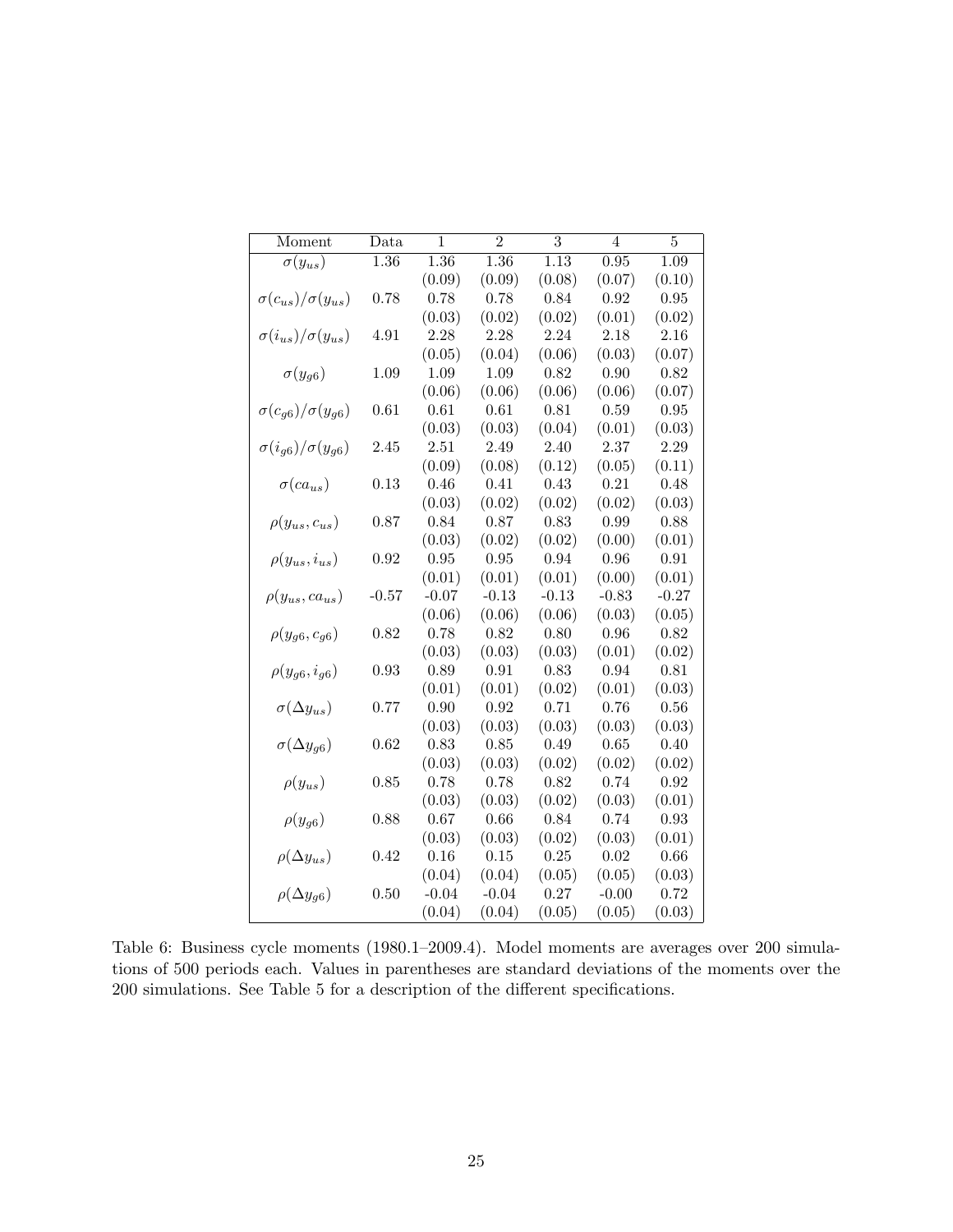measure 'CPCARSA'). Following Aguiar and Gopinath (2007), we HP-filter log real output, log real consumption, and log real investment in both countries, as well as the ratio of the U.S. (nominal) current account balance to nominal output.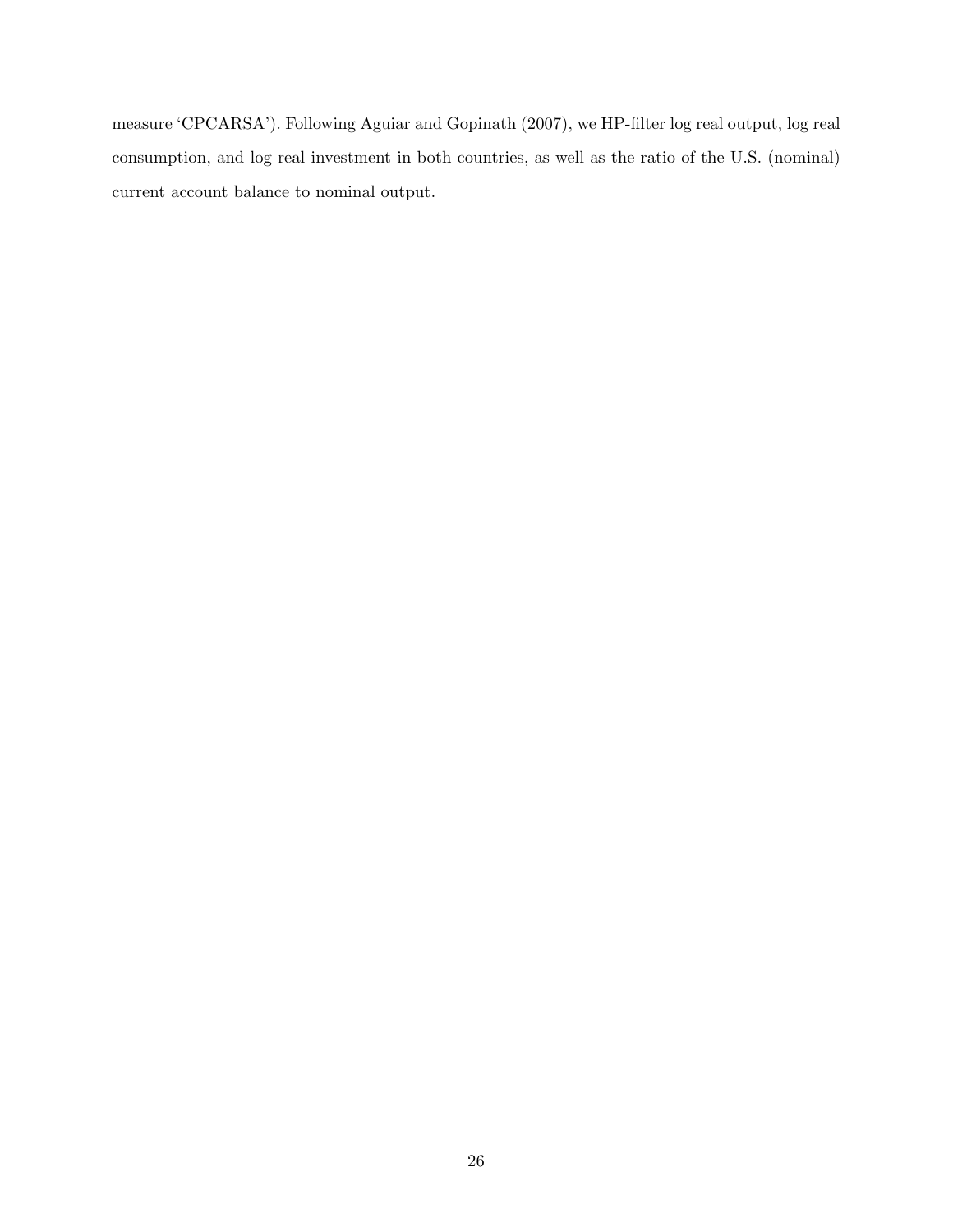## References

- Aguiar, Mark and Gita Gopinath, "Emerging Market Business Cycles: The Cycle is the Trend," *Journal of Political Economy*, 2007, *115* (1), 69–102.
- Angelopoulos, Konstantinos, George Economides, and Vangelis Vassilatos, "Do Institutions Matter for Economic Fluctuations? Weak Property Rights in a Business Cycle Model for Mexico," *Review of Economic Dynamics*, 2011, *14* (3), 511–531.
- Backus, David, Patrick Kehoe, and Finn Kydland, "International Real Business Cycles," *Journal of Political Economy*, 1992, *100* (4), 745–75.
- Baxter, Marianne and Mario Crucini, "Business Cycles and the Asset Structure of Foreign Trade," *International Economic Review*, 1995, *36* (4), 821–854.
- Beveridge, Stephen and Charles Nelson, "A New Approach to Decomposition of Economic Time Series into Permanent and Transitory Components with Particular Attention to Measurement of the 'Business Cycle'," *Journal of Monetary Economics*, 1981, *7* (2), 151–74.
- Blundell, Richard and Ian Preston, "Consumption Inequality And Income Uncertainty," *The Quarterly Journal of Economics*, 1998, *113* (2), 603–640.
- Boz, Emine, Christian Daude, and Ceyhun Bora Durdu, "Emerging Market Business Cycles: Learning About the Trend," *Journal of Monetary Economics*, 2011, *Forthcoming.*
- Burnside, Craig, "Real Business Cycle Models: Linear Approximation and GMM Estimation," 1999. Unpublished Manuscript, The World Bank Group.
- Campbell, John and Angus Deaton, "Why Is Consumption So Smooth?," *Review of Economic Studies*, 1989, *56* (3), 357–73.
- Chen, Kaiji, Ayse Imrohoroglu, and Selahattin Imrohoroglu, "A Quantitative Assessment of the Decline in the U.S. Current Account," *Journal of Monetary Economics*, 2009, *56* (8), 1135–1147.
- Christiano, Lawrence and Martin Eichenbaum, "Unit Roots in Real GNP: Do We Know, and Do We Care?," *Carnegie Rochester Conference Series on Public Policy*, 1990, *32*, 7–61.
- Cochrane, John, "How Big is the Random Walk in GNP?," *Journal of Political Economy*, 1988, *96* (5), 893–920.
- Coeurdacier, Nicolas, "Do Trade Costs in Goods Markets Lead to Home Bias in Equities?," *Journal of International Economics*, 2009, *77*, 86–100.
- $\overline{\phantom{a}}$ , Robert Kollman, and Philippe Martin, "International Portfolios, Capital Accumulation and Foreign Asset Dynamics," *Journal of International Economics*, 2010, *80*, 100–112.
- Corsetti, Giancarlo and Panagiotis Konstantinou, "What Drives U.S. Foreign Borrowing? Evidence on the External Adjustment to Transitory and Permanent Shocks," *American Economic Review*, 2011, *Forthcoming.*
- Engel, Charles and John Rogers, "The U.S. Current Account Deficit and the Expected Share of World Output," *Journal of Monetary Economics*, 2006, *53* (5), 1063–1093.